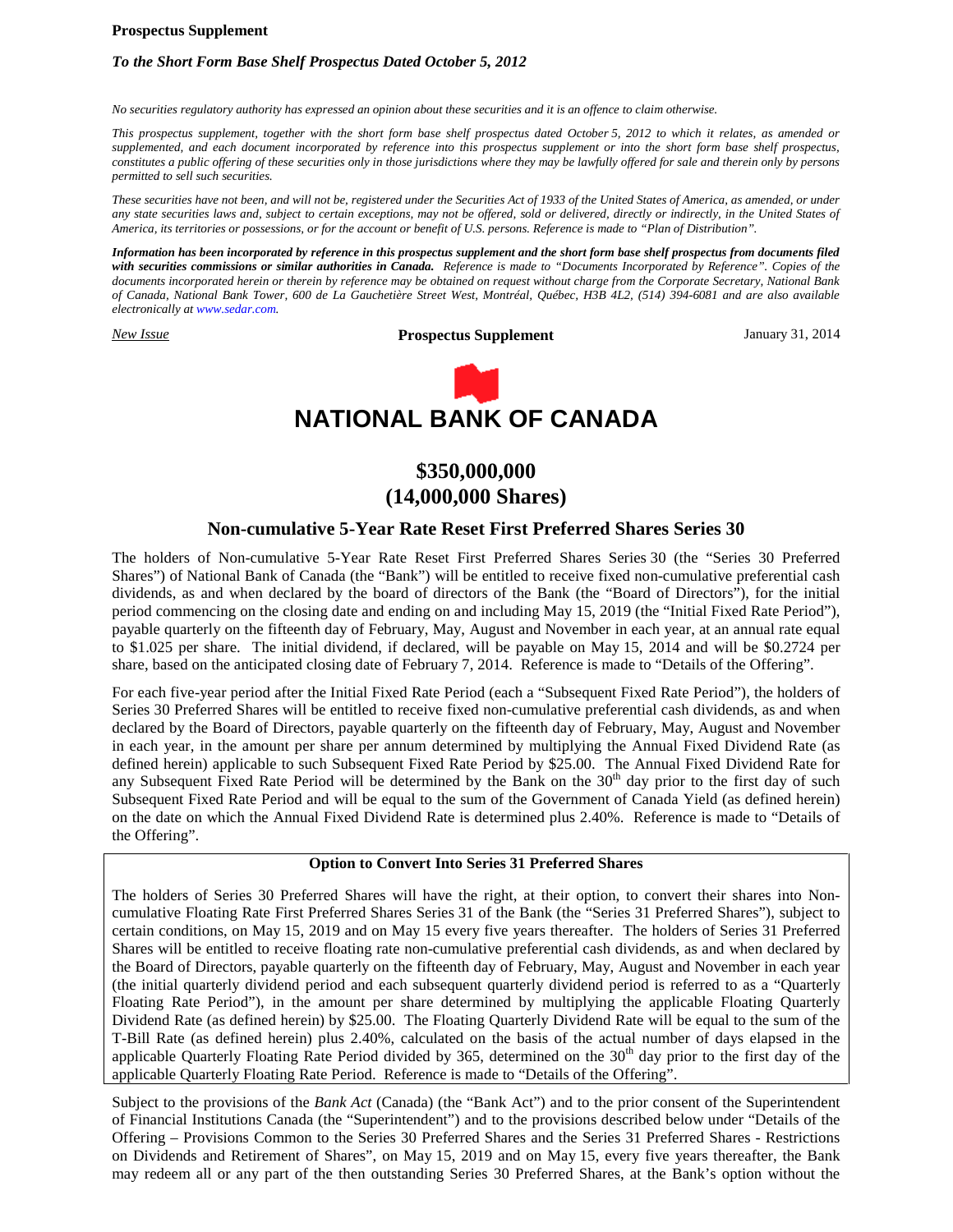consent of the holder, by the payment of an amount in cash for each such share so redeemed of \$25.00 together with all declared and unpaid dividends to the date fixed for redemption. Reference is made to "Details of the Offering".

The Series 30 Preferred Shares and the Series 31 Preferred Shares do not have a fixed maturity date and are not redeemable at the option of the holders of Series 30 Preferred Shares or Series 31 Preferred Shares. Reference is made to "Risk Factors".

Effective January 1, 2013 in accordance with capital adequacy requirements adopted by the Office of the Superintendent of Financial Institutions Canada ("OSFI"), non-common capital instruments issued after January 1, 2013, including subordinated debt securities or first preferred shares, must include terms providing for the full and permanent conversion of such securities into common shares upon the occurrence of certain trigger events relating to financial viability (the "Non-Viable Capital Contingency Provisions") in order to qualify as regulatory capital. The terms of the Series 30 Preferred Shares and the Series 31 Preferred Shares provide that such shares will automatically and immediately be converted, on a full and permanent basis, into a specified number of common shares of the Bank (the "Common Shares") upon the occurrence of a Trigger Event (as defined herein). Reference is made to "Details of the Offering".

The Bank has applied to list the Series 30 Preferred Shares, the Series 31 Preferred Shares and the Common Shares into which such shares may be converted upon the occurrence of a Trigger Event on the Toronto Stock Exchange (the "TSX"). Listing will be subject to the Bank fulfilling all of the requirements of the TSX.

# **Price: \$25.00 per share to yield initially 4.10% per annum**

National Bank Financial Inc., RBC Dominion Securities Inc., BMO Nesbitt Burns Inc., CIBC World Markets Inc., Scotia Capital Inc., TD Securities Inc., Canaccord Genuity Corp., Desjardins Securities Inc., GMP Securities L.P., Laurentian Bank Securities Inc., Dundee Securities Ltd., Industrial Alliance Securities Inc., Manulife Securities Incorporated and Raymond James Ltd. (collectively, the "Underwriters"), as principals, conditionally offer the Series 30 Preferred Shares, subject to prior sale, if, as and when issued by the Bank and accepted by the Underwriters in accordance with the conditions contained in the Underwriting Agreement referred to under ''Plan of Distribution'' and subject to the approval of certain legal matters on behalf of the Bank by McCarthy Tétrault LLP and on behalf of the Underwriters by Torys LLP.

**National Bank Financial Inc., one of the Underwriters, is a wholly-owned subsidiary of the Bank. Therefore, the Bank is a related and connected issuer of National Bank Financial Inc. under applicable securities legislation. Reference is made to "Plan of Distribution".**

|                      | Price to the<br>Public | Underwriters'<br>$\text{Fe}^{(1)}$ | Net Proceeds<br>to the Bank $^{(2)}$ |
|----------------------|------------------------|------------------------------------|--------------------------------------|
|                      | \$25.00                | \$0.75                             | \$24.25                              |
| Total <sup>(1)</sup> | \$350,000,000          | \$10,500,000                       | \$339,500,000                        |

(1) The underwriting fee is \$0.25 for each share sold to certain institutions and \$0.75 per share for all other shares sold. The amounts represent the underwriting fee assuming no shares are sold to such institutions.

(2) Before deduction of expenses of the issue estimated at \$400,000, which, together with the Underwriters' fee, are payable by the Bank.

\_\_\_\_\_\_\_\_\_\_\_\_\_\_\_\_\_\_\_\_\_\_\_

### **The Underwriters may decrease the price at which the Series 30 Preferred Shares are distributed from the initial offering price of \$25.00.** Reference is made to "Plan of Distribution".

Subscriptions will be received by the Underwriters subject to rejection or allotment in whole or in part and the right is reserved to close the subscription books at any time without notice. It is expected that closing will take place on February 7, 2014 or such later date as may be agreed upon by the Bank and the Underwriters, but in any event not later than March 7, 2014. A "book-entry only" certificate representing the Series 30 Preferred Shares distributed hereunder will be issued in registered form to CDS Clearing and Depository Services Inc. ("CDS"), or its nominee, and will be deposited with CDS or such other person as CDS may appoint as "Custodian" (as such term is defined in the underwriting agreement referred to under "Plan of Distribution") on closing of this offering. A purchaser of Series 30 Preferred Shares will receive only a customer confirmation from the registered dealer who is a CDS participant and from or through whom the Series 30 Preferred Shares are purchased. See "Book-Entry Only Securities" in the accompanying short form base shelf prospectus dated October 5, 2012 (the "Accompanying Prospectus").

The Bank's head and registered office is located at the National Bank Tower, 600 de La Gauchetière Street West, 4<sup>th</sup> Floor, Montréal, Québec, H3B 4L2.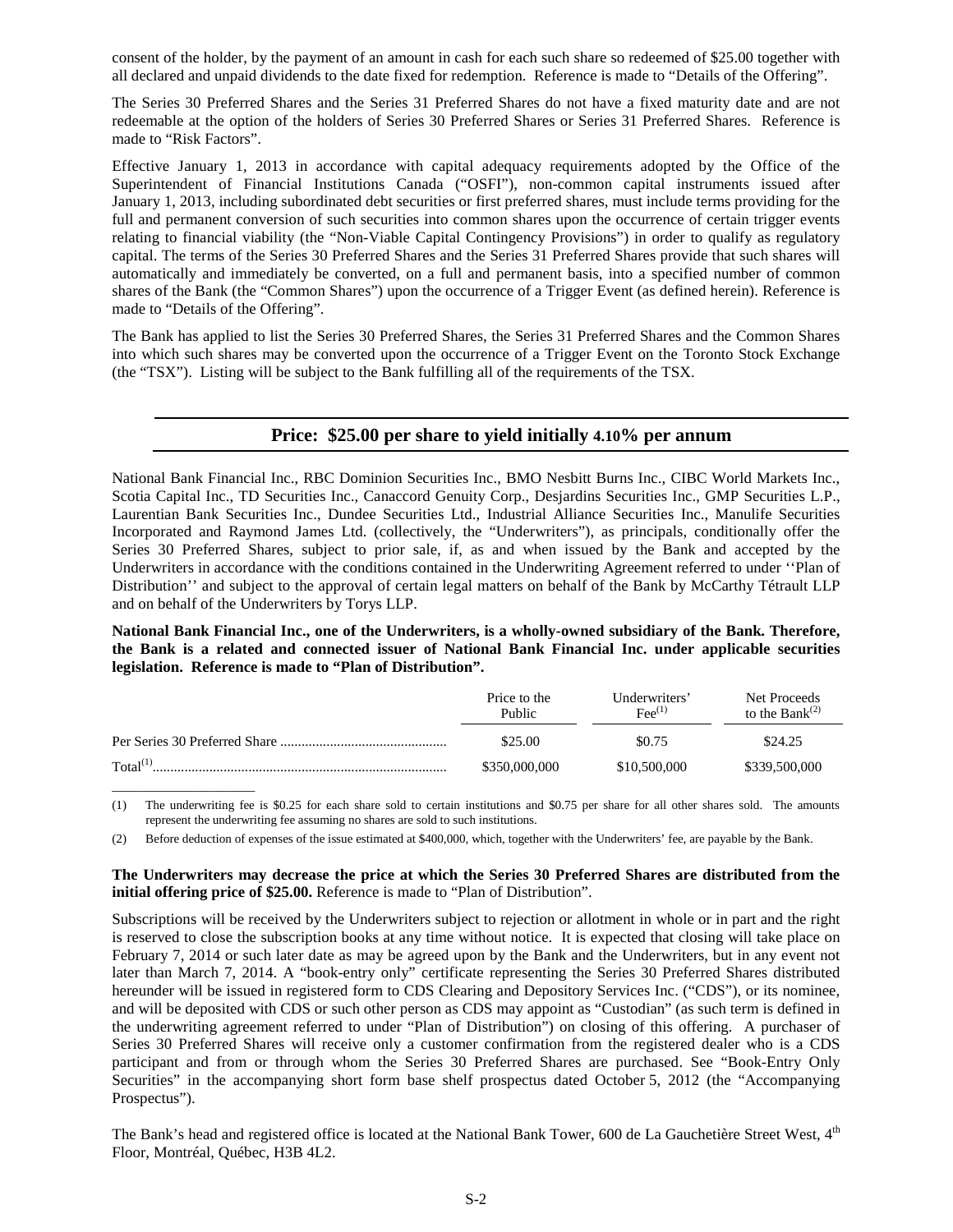### **Table of Contents**

#### **Page**

#### **Prospectus Supplement**

# <span id="page-2-0"></span>**About this Prospectus Supplement**

This document consists of two parts, the first part is this prospectus supplement (the "Prospectus Supplement"), which describes the specific terms of this offering. The second part, the Accompanying Prospectus, gives more general information, some of which may not apply to this offering. If information in this Prospectus Supplement is inconsistent with the Accompanying Prospectus, investors should rely on the information in this Prospectus Supplement. This Prospectus Supplement, the Accompanying Prospectus and the documents incorporated by reference into each of them include important information about the Bank, the First Preferred Shares of the Bank being offered and other information investors should know before investing in the Series 30 Preferred Shares and Series 31 Preferred Shares.

#### <span id="page-2-1"></span>**Caution Regarding Forward-Looking Statements**

From time to time, the Bank makes written and oral forward-looking statements, such as those contained in the "Major Economic Trends" and the "Outlook for National Bank" sections in the Bank's Annual Report for the year ended October 31, 2013 (the "2013 Annual Report"), in other filings with Canadian securities regulators, and in other communications, for the purpose of describing the economic environment in which the Bank will operate during fiscal 2014 and the objectives it has set for itself for that period. These forward-looking statements are made in accordance with current securities legislation. They include, among others, statements with respect to the economy—particularly the Canadian and U.S. economies—market changes, observations regarding the Bank's objectives and its strategies for achieving them, Bank projected financial returns and certain risks faced by the Bank. These forward-looking statements are typically identified by future or conditional verbs or words such as "outlook," "believe," "anticipate," "estimate," "project," "expect," "intend," "plan," and similar terms and expressions.

By their very nature, such forward-looking statements require assumptions to be made and involve inherent risks and uncertainties, both general and specific. Assumptions about the performance of the Canadian and U.S. economies in 2014 and how that will affect the Bank's business are among the main factors considered in setting the Bank's strategic priorities and objectives and in determining its financial targets, including provisions for credit losses. In determining its expectations for economic growth, both broadly and in the financial services sector in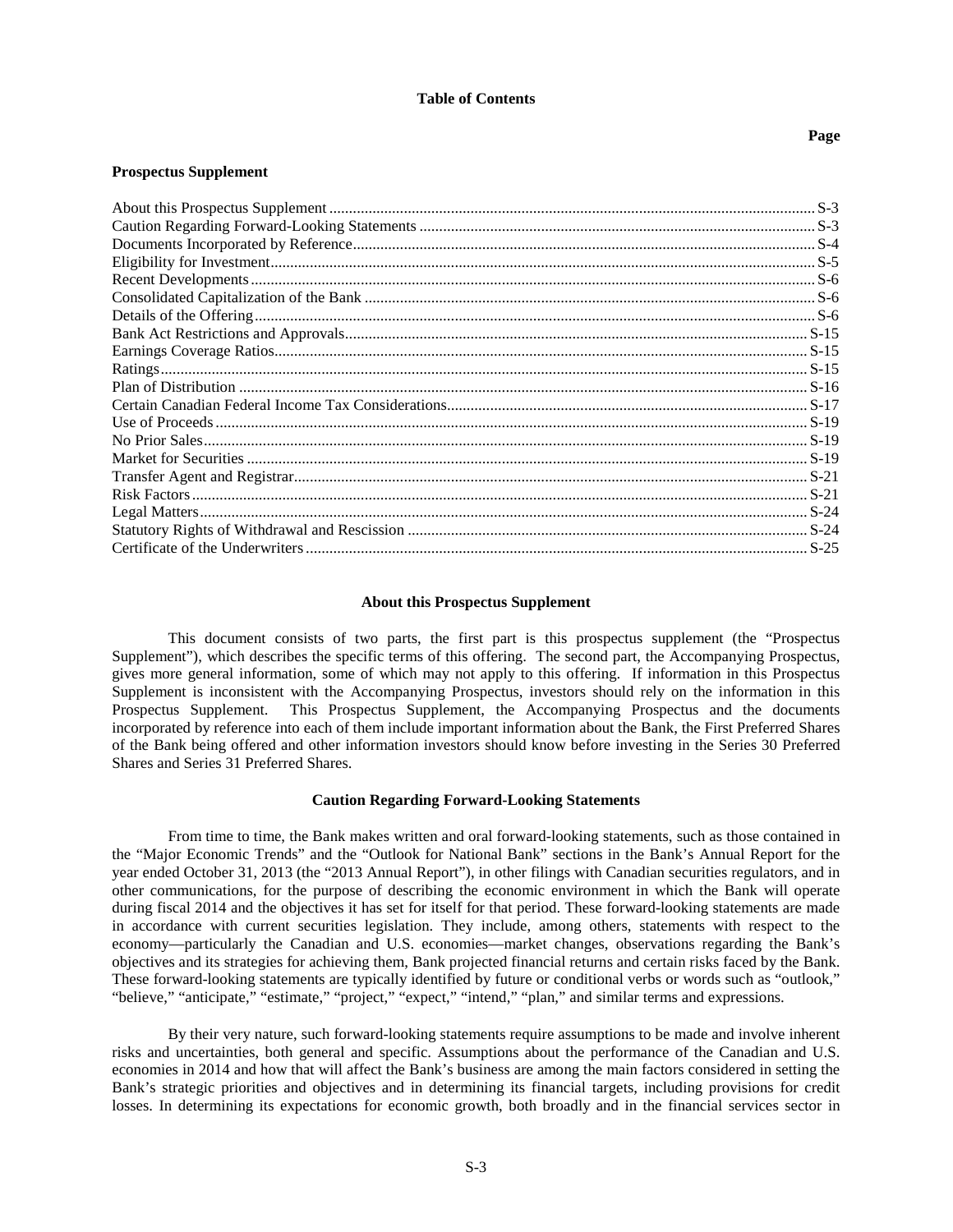particular, the Bank primarily considers historical economic data provided by the Canadian and U.S. governments and their agencies.

There is a strong possibility that express or implied projections contained in these forward-looking statements will not materialize or will not be accurate. The Bank recommends that readers not place undue reliance on these statements, as a number of factors, many of which are beyond the Bank's control, could cause actual future results, conditions, actions or events to differ significantly from the targets, expectations, estimates or intentions expressed in the forward-looking statements. These factors include strategic risk, credit risk, market risk, liquidity risk, operational risk, regulatory risk, reputation risk, and environmental risk (all of which are described in greater detail in the "Risk Management" section that begins on page 60 of the 2013 Annual Report); the general economic environment and financial market conditions in Canada, the United States and certain other countries in which the Bank conducts business, including the effects of uncertainty surrounding U.S. government debt negotiations; changes to regulations affecting the Bank's business, capital and liquidity; the situation with respect to the restructured notes of the master asset vehicle (MAV) conduits, in particular the realizable value of underlying assets; changes in the accounting policies the Bank uses to report its financial condition, including uncertainties associated with assumptions and critical accounting estimates; tax laws in the countries in which the Bank operates, primarily Canada and the United States (including, without limitation, the new reporting regime imposed by Sections 1471 through 1474 of the U.S. Internal Revenue Code of 1986 (FATCA)); and changes to capital and liquidity guidelines and to the manner in which they are to be presented and interpreted.

The foregoing list of risk factors is not exhaustive. Additional information about these factors can be found in the "Risk Management" and "Other Risk Factors" sections of the 2013 Annual Report. Investors and others who base decisions on the Bank's forward-looking statements should carefully consider the above factors as well as the uncertainties they represent and the risk they entail. The Bank also cautions readers not to place undue reliance on these forward-looking statements. Except as required by law, the Bank does not undertake to update any forwardlooking statements, whether written or oral, that may be made from time to time, by it or on its behalf. The forwardlooking information contained in this Prospectus Supplement is presented for the purpose of interpreting the information contained herein and may not be appropriate for other purposes.

#### <span id="page-3-0"></span>**Documents Incorporated by Reference**

This Prospectus Supplement is deemed to be incorporated by reference into the Accompanying Prospectus of the Bank solely for the purpose of the Series 30 Preferred Shares offered hereunder. Other documents are also incorporated or deemed to be incorporated by reference into the Accompanying Prospectus and reference should be made to the Accompanying Prospectus for full particulars.

The following documents have been filed with the securities regulatory authorities in each province of Canada and are specifically incorporated by reference into, and form an integral part of, this Prospectus Supplement:

- (a) the Bank's Annual Information Form dated December 3, 2013;
- (b) the Audited Consolidated Financial Statements for the year ended October 31, 2013, which include comparative consolidated financial statements for the year ended October 31, 2012, together with the Management's Discussion and Analysis as contained in the Bank's 2013 Annual Report for the year ended October 31, 2013;
- (c) the Independent Auditor's Report issued to the shareholders of the Bank on the consolidated financial statements as at October 31, 2013 and 2012 and for the years then ended;
- (d) the Management Proxy Circular dated March 8, 2013 in connection with the Bank's annual meeting of shareholders held on April 24, 2013;
- (e) the Material Change Report dated December 4, 2013 pursuant to which the Bank announced that the Board of Directors approved the 2-for-1 Common Share split in the form of a share dividend announced by the Bank on December 4, 2013, payable on February 13, 2014 to shareholders of record as of February 6, 2014; and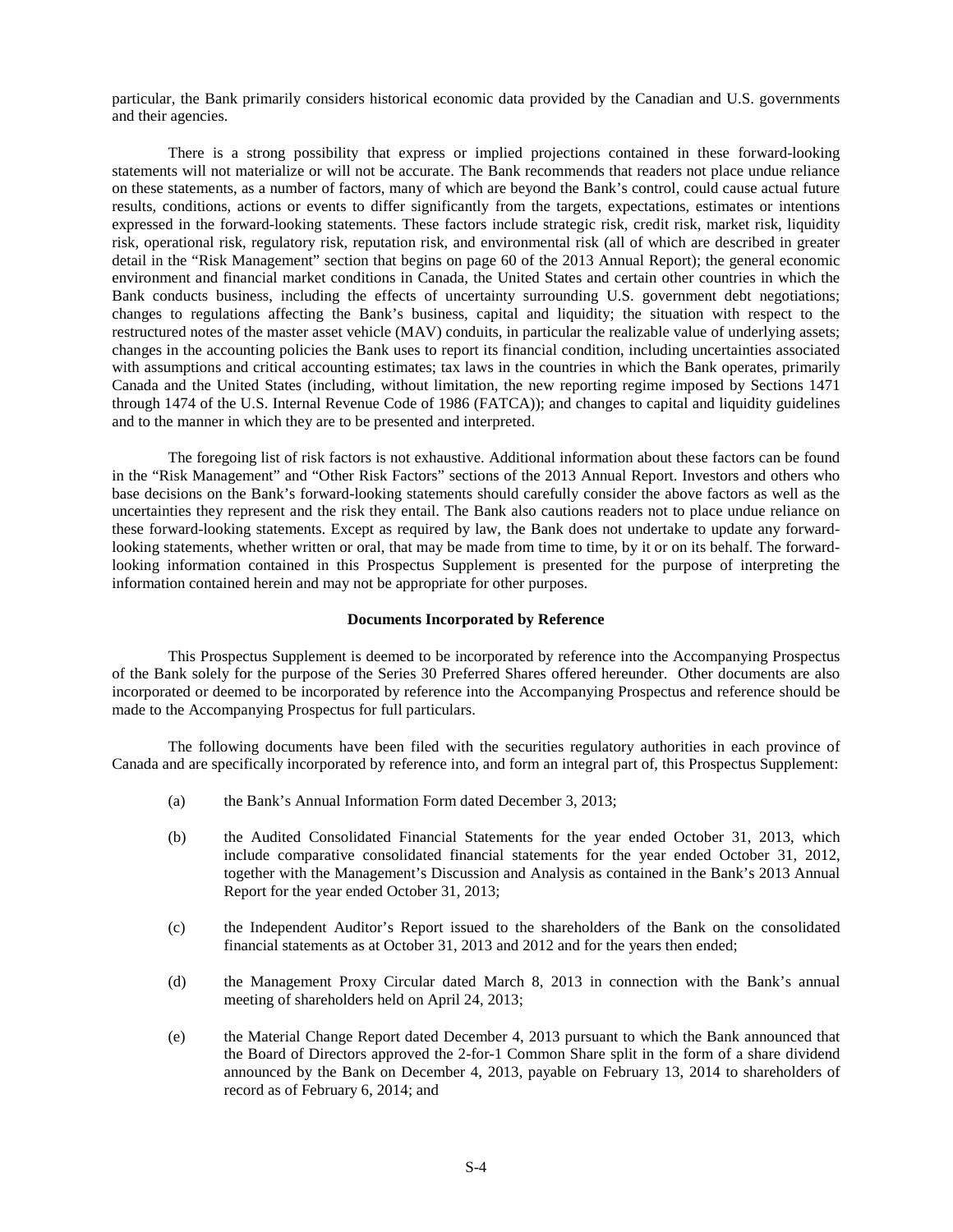(f) the template version (as defined in National Instrument 41-101 – *General Prospectus Requirements* ("NI 41-101")) of the term sheet dated January 29, 2014 (the "Initial Term Sheet") and the revised term sheet dated January 29, 2014 (the "Term Sheet") regarding the offering of the Series 30 Preferred Shares.

Any documents of the type described in Section 11.1 of Form 44-101F1 – *Short Form Prospectus* filed by the Bank and any template version of marketing materials (as defined in NI 41-101) filed by the Bank with the securities commissions or similar authorities in Canada after the date of this Prospectus Supplement and prior to the termination of the offering contemplated hereby shall be deemed to be incorporated by reference in this Prospectus Supplement.

The Initial Term Sheet is not part of this Prospectus Supplement to the extent that the contents thereof have been modified or superseded by a statement contained in this Prospectus Supplement.

The Initial Term Sheet reflected an offering amount of \$200,000,000 (8,000,000 Series 30 Preferred Shares) and an Underwriters' option exercisable at the issue price, in whole or in part, up to two business days prior to closing, to purchase up to 2,000,000 additional Series 30 Preferred Shares. The terms of this Offering have been confirmed, including to reflect an offering amount of \$350,000,000 (14,000,000 Series 30 Preferred Shares) and removal of the Underwriters' option. Pursuant to subsection 9A.3(7) of National Instrument 44-102 - *Shelf Distributions*, the Bank prepared the Term Sheet reflecting the modifications discussed above, and a blackline has been prepared to show the modified statements. A copy of the Term Sheet and associated blackline can be found under the Bank's profile on www.sedar.com.

**Any statement contained in a document incorporated or deemed to be incorporated by reference in this Prospectus Supplement or the Accompanying Prospectus or contemplated in this Prospectus Supplement or the Accompanying Prospectus will be deemed to be modified or superseded for the purposes of this Prospectus Supplement to the extent that a statement contained herein or in any other subsequently filed document which also is or is deemed to be incorporated by reference herein modifies or supersedes such statement. The modifying or superseding statement need not state that it has modified or superseded a prior statement or include any other information set forth in the document that it modifies or supersedes. The making of a modifying or superseding statement will not to be deemed an admission for any purpose that the modified or superseded statement, when made, constituted a misrepresentation, an untrue statement of a material fact or an omission to state a material fact that is required to be stated or that is necessary to make a statement not misleading in light of the circumstances in which it was made. Any statement so modified or superseded will not be deemed, except as so modified or superseded, to constitute a part of this Prospectus Supplement.**

# <span id="page-4-0"></span>**Eligibility for Investment**

In the opinion of McCarthy Tétrault LLP, counsel to the Bank, and Torys LLP, counsel to the Underwriters, based on the current provisions of the *Income Tax Act* (Canada) (the "Tax Act") and the regulations thereunder, the Series 30 Preferred Shares, if issued on the date of this Prospectus Supplement, would be, on such date, qualified investments under the Tax Act and the regulations thereunder for a trust governed by a registered retirement savings plan ("RRSP"), a registered retirement income fund ("RRIF"), a registered education savings plan, a deferred profit sharing plan, a registered disability savings plan or a tax-free savings account ("TFSA").

Notwithstanding that the Series 30 Preferred Shares may be qualified investments for a trust governed by an RRSP, RRIF or TFSA, the annuitant under an RRSP or RRIF or the holder of a TFSA will be subject to a penalty tax with respect to the Series 30 Preferred Shares if the Series 30 Preferred Shares are a "prohibited investment" for the RRSP, RRIF or TFSA, as the case may be. The Series 30 Preferred Shares will generally not be a "prohibited investment" provided the annuitant or the holder, as the case may be: (i) deals at arm's length with the Bank for purposes of the Tax Act; and (ii) does not have a "significant interest" (as defined in the Tax Act) in the Bank. In addition, the Series 30 Preferred Shares will generally not be a "prohibited investment" if they are "excluded property" (as defined in subsection 207.01(1) of the Tax Act) for an RRSP, RRIF or TFSA. Prospective purchasers who intend to hold the Series 30 Preferred Shares in an RRSP, RRIF or TFSA should consult their own tax advisors in this regard.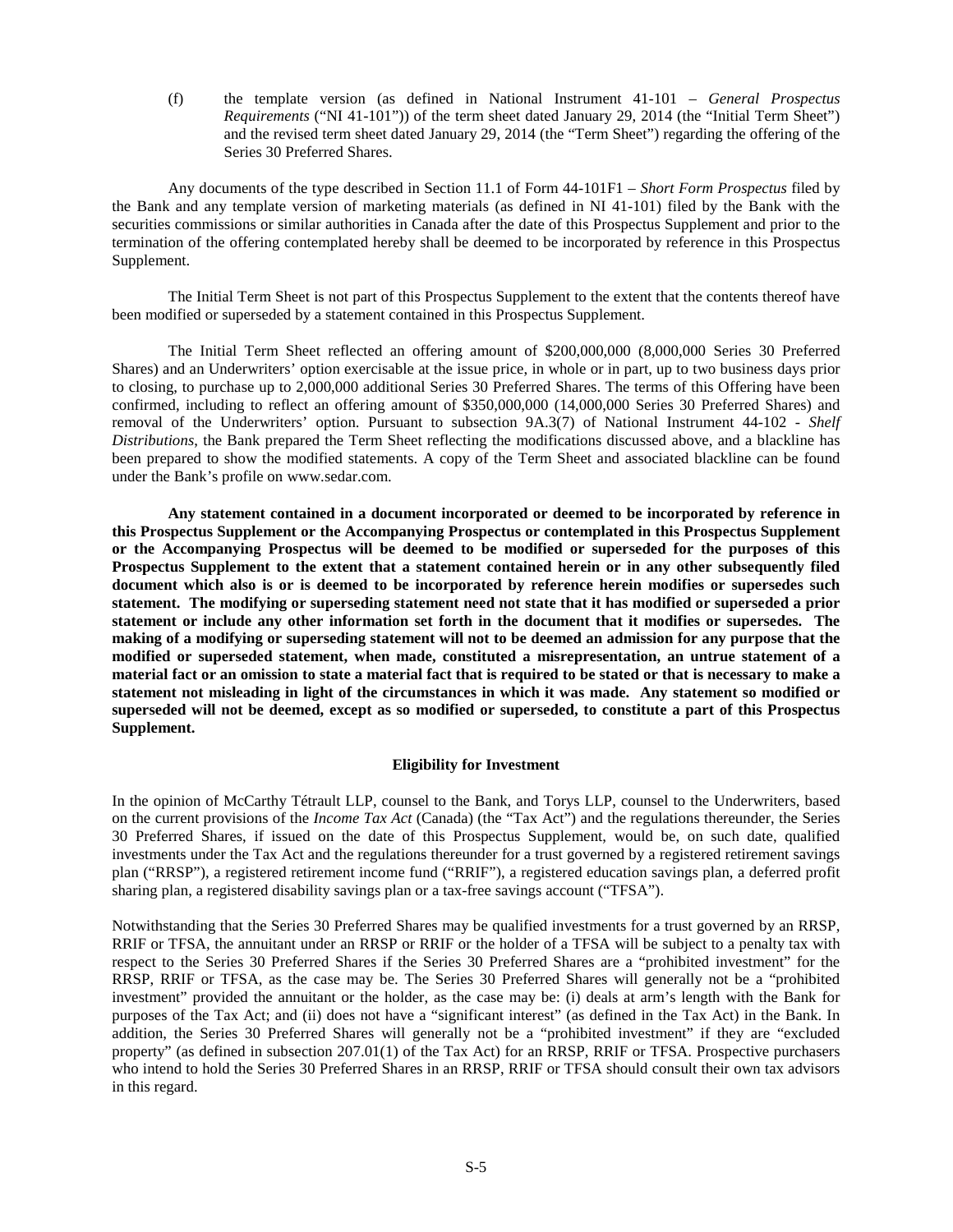#### <span id="page-5-0"></span>**Recent Developments**

On January 31, 2014 the Bank issued a press release providing adjusted unaudited consolidated financial information prepared in accordance with International Financial Reporting Standards (IFRS) for the year ended October 31, 2013 to reflect changes in accounting standard International Accounting Standard (IAS) 19 – *Employee Benefits*, the application of new accounting standard IFRS 10 – *Consolidated Financial Statements* and the impact of the 2-for-1 Common Share split in the form of a share dividend announced by the Bank on December 4, 2013, payable on February 13, 2014 to shareholders of record as of February 6, 2014.

#### <span id="page-5-1"></span>**Consolidated Capitalization of the Bank**

The following table sets forth the consolidated capitalization of the Bank as at October 31, 2013, before and after giving effect to the sale by the Bank of Series 30 Preferred Shares. This table should be read in conjunction with the Bank's annual financial statements and the Bank's Management's Discussion and Analysis for the twelve months ended October 31, 2013:

| As at October 31, 2013 <sup>(1)(2)</sup> |
|------------------------------------------|
| (unaudited)                              |
| (\$ millions)                            |
| 2.426                                    |
| 975                                      |
|                                          |
| 677                                      |
| 2.160                                    |
| 58                                       |
| 5.055                                    |
| 214                                      |
| 8.164                                    |
| 11.565                                   |

Notes:

 $\overline{\phantom{a}}$  , where  $\overline{\phantom{a}}$  , where  $\overline{\phantom{a}}$ 

- (1) Retained earnings have been adjusted following retrospective application of accounting standard changes. Refer to Note 2 to the audited consolidated financial statements of the 2013 Annual Report for more details.
- (2) Giving effect to the receipt of anticipated gross proceeds from the sale of the Series 30 Preferred Shares, Preferred share liabilities would have amounted to \$350 million and Total Capitalization would have amounted to \$11,915 million.

#### <span id="page-5-2"></span>**Details of the Offering**

#### **Description of First Preferred Shares as a Class**

The First Preferred Shares of each series rank pari passu with the First Preferred Shares of every other series and outstanding First Preferred Shares (including any First Preferred Shares issued hereunder if a trigger event has not occurred as contemplated under the specific Non-Viable Capital Contingency Provisions applicable to such First Preferred Shares) are entitled to preference over the second preferred shares and Common Shares of the Bank and over any other shares ranking junior to the First Preferred Shares with respect to the payment of dividends and in the distribution of property in the event of our liquidation, dissolution or winding-up.

The Series 30 Preferred Shares and the Series 31 Preferred Shares will each be issued as a series of First Preferred Shares of the Bank. Reference is made to the description of the First Preferred Shares of the Bank as a class under the heading "Description of First Preferred Shares" in the Accompanying Prospectus.

The authorized First Preferred Share capital of the Bank consists of an unlimited number of First Preferred Shares without nominal or par value, issuable for a maximum aggregate consideration of \$5 billion or the equivalent thereof in foreign currencies.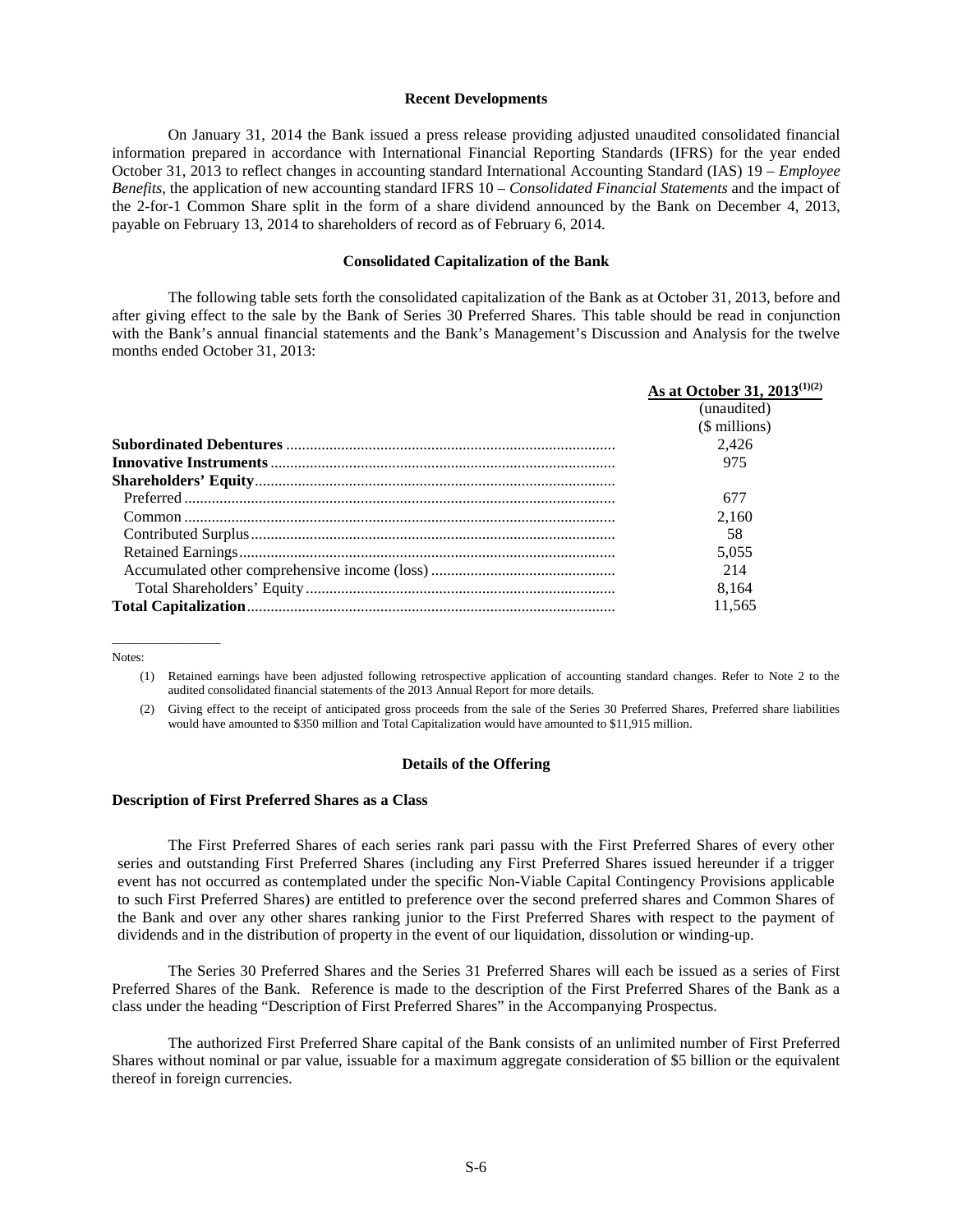### **Certain Provisions of the Series 30 Preferred Shares as a Series**

#### *Definition of Terms*

The following definitions are relevant to the Series 30 Preferred Shares.

"**Annual Fixed Dividend Rate**" means, for any Subsequent Fixed Rate Period, the rate (expressed as a percentage rate rounded down to the nearest one hundred-thousandth of one percent (with 0.000005% being rounded up)) equal to the sum of the Government of Canada Yield on the applicable Fixed Rate Calculation Date plus 2.40%.

"**Bloomberg Screen GCAN5YR Page**" means the display designated as page "GCAN5YR<INDEX>" on the Bloomberg Financial L.P. service (or such other page as may replace the GCAN5YR page on that service) for purposes of displaying Government of Canada Bond yields.

"**Fixed Rate Calculation Date**" means, for any Subsequent Fixed Rate Period, the 30<sup>th</sup> day prior to the first day of such Subsequent Fixed Rate Period.

"**Government of Canada Yield**" on any date means the yield to maturity on such date (assuming semiannual compounding) of a Canadian dollar denominated non-callable Government of Canada bond with a term to maturity of five years as quoted as of 10:00 a.m. (Montréal time) on such date and which appears on the Bloomberg Screen GCAN5YR Page on such date; provided that, if such rate does not appear on the Bloomberg Screen GCAN5YR Page on such date, the Government of Canada Yield will mean the average of the yields determined by two registered Canadian investment dealers, other than National Bank Financial Inc., selected by the Bank, as being the yield to maturity on such date (assuming semi-annual compounding) which a Canadian dollar denominated non-callable Government of Canada bond would carry if issued in Canadian dollars at 100% of its principal amount on such date with a term to maturity of five years.

"**Initial Fixed Rate Period**" means the period commencing on the closing date and ending on and including May 15, 2019.

"**Subsequent Fixed Rate Period**" means for the initial Subsequent Fixed Rate Period, the period commencing May 16, 2019 and ending on and including May 15, 2024, and for each succeeding Subsequent Fixed Rate Period, the period commencing on the day immediately following the end of the immediately preceding Subsequent Fixed Rate Period and ending on and including May 15 in the fifth year thereafter.

# *Issue Price*

The Series 30 Preferred Shares will have an issue price of \$25.00 per share.

#### *Dividends*

During the Initial Fixed Rate Period, the holders of the Series 30 Preferred Shares will be entitled to receive fixed quarterly non-cumulative preferential cash dividends, as and when declared by the Board of Directors, subject to the provisions of the Bank Act, on the fifteenth day of each of February, May, August and November of each year, at an annual rate equal to \$1.025 per share. The initial dividend, if declared, will be payable on May 15, 2014 and will be \$0.2724 per share, based on the anticipated closing date of February 7, 2014.

During each Subsequent Fixed Rate Period after the Initial Fixed Rate Period, the holders of Series 30 Preferred Shares will be entitled to receive fixed non-cumulative preferential cash dividends, as and when declared by the Board of Directors, subject to the provisions of the Bank Act, payable quarterly on the fifteenth day of each of February, May, August and November of each year, in the amount per share per annum determined by multiplying the Annual Fixed Dividend Rate applicable to such Subsequent Fixed Rate Period by \$25.00.

The Annual Fixed Dividend Rate applicable to a Subsequent Fixed Rate Period will be determined by the Bank on the Fixed Rate Calculation Date. Such determination will, in the absence of manifest error, be final and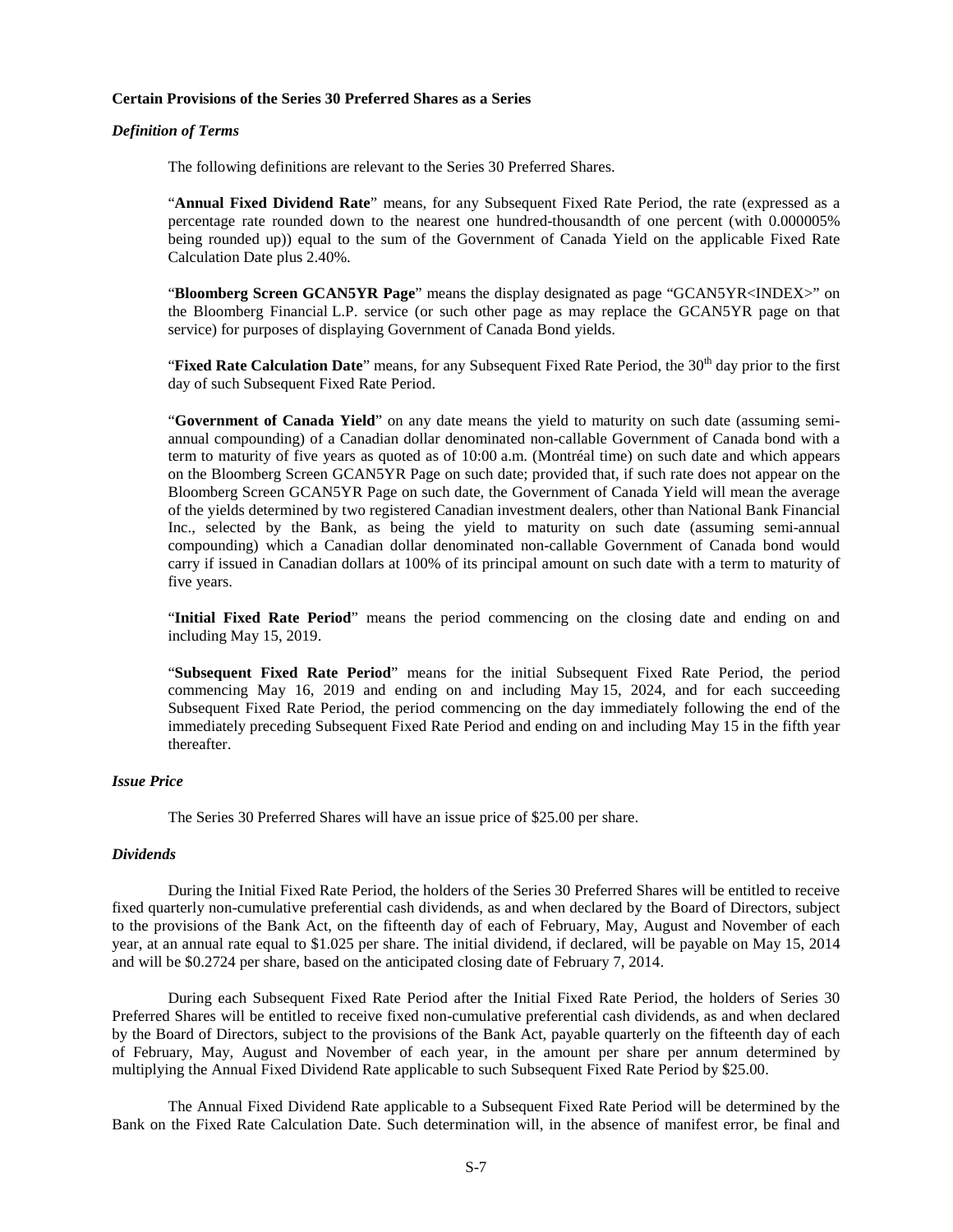binding upon the Bank and upon all holders of Series 30 Preferred Shares. The Bank will, on the Fixed Rate Calculation Date, give written notice of the Annual Fixed Dividend Rate for the ensuing Subsequent Fixed Rate Period to the registered holders of the then outstanding Series 30 Preferred Shares.

If the Board of Directors does not declare a dividend, or any part thereof, on the Series 30 Preferred Shares on or before the dividend payment date for a particular quarter, then the entitlement of the holders of the Series 30 Preferred Shares to receive such dividend, or to any part thereof, for such quarter will be forever extinguished.

Reference is also made to "Provisions Common to the Series 30 Preferred Shares and the Series 31 Preferred Shares - Restrictions on Dividends and Retirement of Shares" below and "Bank Act Restrictions and Restrictions on Payment of Dividends" of the Accompanying Prospectus.

### *Redemption*

The Series 30 Preferred Shares will not be redeemable prior to May 15, 2019. Subject to the provisions of the Bank Act and to the prior consent of the Superintendent and to the provisions described below under the heading "Provisions Common to the Series 30 Preferred Shares and the Series 31 Preferred Shares - Restrictions on Dividends and Retirement of Shares", on May 15, 2019 and on May 15 every five years thereafter, the Bank may redeem all or any part of the then outstanding Series 30 Preferred Shares, at the Bank's option without the consent of the holder, by the payment of an amount in cash for each such share so redeemed of \$25.00 together with all declared and unpaid dividends to the date fixed for redemption.

Notice of any redemption will be given by the Bank at least 30 days and not more than 60 days prior to the date fixed for redemption. If less than all the outstanding Series 30 Preferred Shares are at any time to be redeemed, the shares to be redeemed will be redeemed *pro rata*, disregarding fractions. Reference is also made to the provisions described in the Accompanying Prospectus under the heading "Bank Act Restrictions and Restrictions on Payment of Dividends".

The Series 30 Preferred Shares do not have a fixed maturity and are not redeemable at the option of the holders. Reference is made to "Risk Factors".

# *Conversion of Series 30 Preferred Shares into Series 31 Preferred Shares*

Holders of Series 30 Preferred Shares will have the right, at their option, on May 15, 2019 and on May 15 every five years thereafter (a "Series 30 Conversion Date"), to convert, subject to the restrictions on conversion described below and the payment or delivery to the Bank of evidence of payment of the tax (if any) payable, all or any of their Series 30 Preferred Shares registered in their name into Series 31 Preferred Shares on the basis of one Series 31 Preferred Share for each Series 30 Preferred Share. The conversion of Series 30 Preferred Shares may be effected upon written notice given not earlier than the  $30<sup>th</sup>$  day prior to, but not later than  $5:00$  p.m. (Montréal time) on the 15<sup>th</sup> day preceding, a Series 30 Conversion Date. Once received by the Bank, such written notice is irrevocable.

The Bank will, at least 30 days and not more than 60 days prior to the applicable Series 30 Conversion Date, give notice in writing to the then registered holders of the Series 30 Preferred Shares of the above-mentioned conversion right. On the  $30<sup>th</sup>$  day prior to each Series 30 Conversion Date, the Bank will give notice in writing to the then registered holders of the Series 30 Preferred Shares of the Annual Fixed Dividend Rate for the next succeeding Subsequent Fixed Rate Period and the Floating Quarterly Dividend Rate (as defined herein) applicable to the Series 31 Preferred Shares for the next Quarterly Floating Rate Period (as defined herein).

Holders of Series 30 Preferred Shares will not be entitled to convert their shares into Series 31 Preferred Shares if the Bank determines that there would remain outstanding on a Series 30 Conversion Date less than 1,000,000 Series 31 Preferred Shares, after having taken into account all Series 30 Preferred Shares tendered for conversion into Series 31 Preferred Shares and all Series 31 Preferred Shares tendered for conversion into Series 30 Preferred Shares. The Bank will give notice in writing thereof to all registered holders of Series 30 Preferred Shares at least seven days prior to the applicable Series 30 Conversion Date. Furthermore, if the Bank determines that there would remain outstanding on a Series 30 Conversion Date less than 1,000,000 Series 30 Preferred Shares, after having taken into account all Series 30 Preferred Shares tendered for conversion into Series 31 Preferred Shares and all Series 31 Preferred Shares tendered for conversion into Series 30 Preferred Shares, then, all of the remaining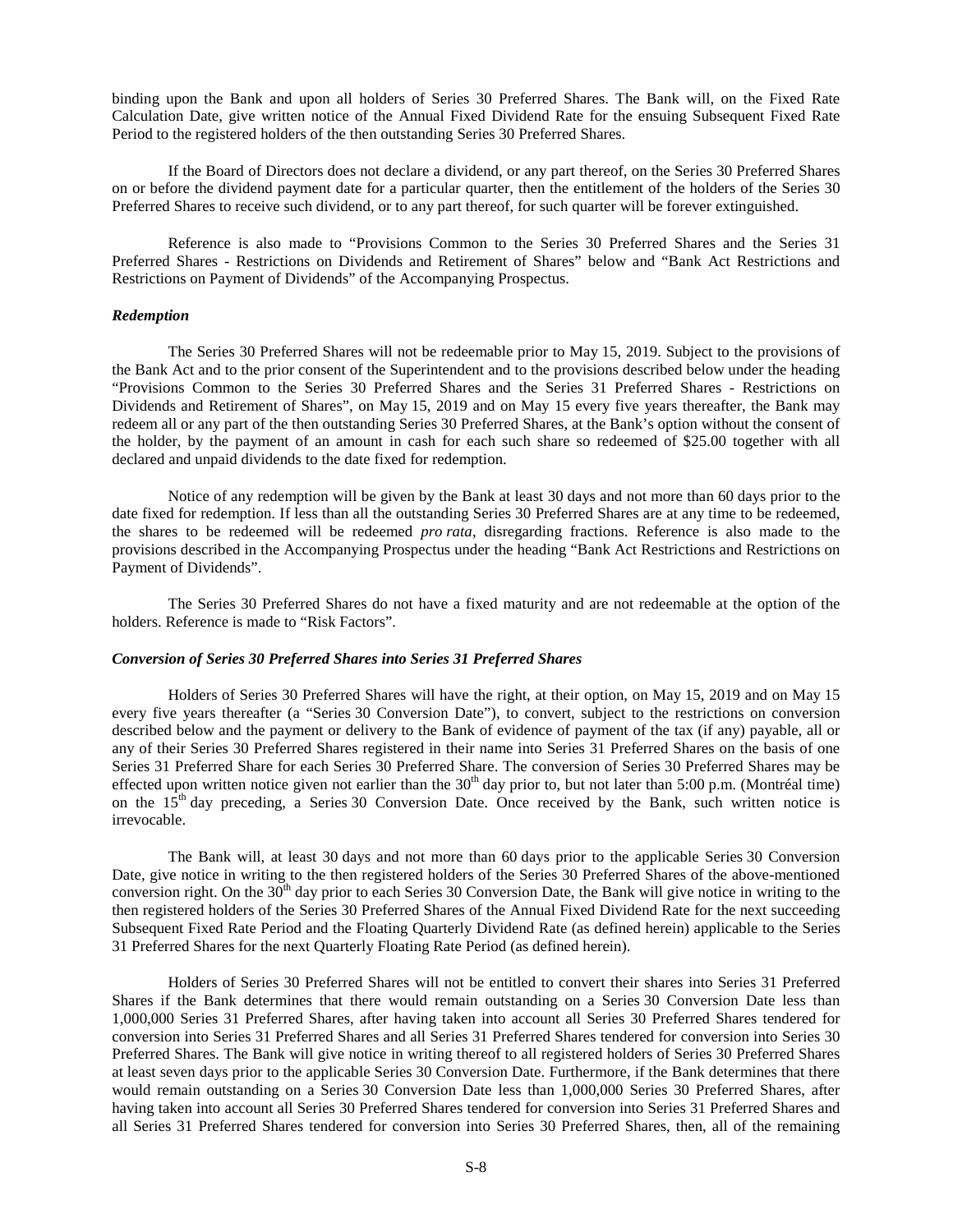outstanding Series 30 Preferred Shares will automatically be converted into Series 31 Preferred Shares on the basis of one Series 31 Preferred Share for each Series 30 Preferred Share on the applicable Series 30 Conversion Date, without the consent of the holders, and the Bank will give notice in writing thereof to the then registered holders of such remaining Series 30 Preferred Shares at least seven days prior to the Series 30 Conversion Date.

Upon exercise by the holder of this right to convert Series 30 Preferred Shares into Series 31 Preferred Shares, the Bank reserves the right not to issue Series 31 Preferred Shares to any person in certain situations. Reference is made to "Details of the Offering - Right Not to Deliver Shares upon Conversion".

If the Bank gives notice to the registered holders of the Series 30 Preferred Shares of the redemption of all the Series 30 Preferred Shares, the Bank will not be required to give notice as provided hereunder to the registered holders of the Series 30 Preferred Shares of any dividend rate or of the conversion right of holders of Series 30 Preferred Shares and the right of any holder of Series 30 Preferred Shares to convert such Series 30 Preferred Shares will cease and terminate in that event.

# **Certain Provisions of the Series 31 Preferred Shares as a Series**

# *Definition of Terms*

The following definitions are relevant to the Series 31 Preferred Shares.

"**Floating Quarterly Dividend Rate**" means, for any Quarterly Floating Rate Period, the rate (expressed as a percentage rate rounded down to the nearest one hundred-thousandth of one percent (with 0.000005% being rounded up)) equal to the sum of the T-Bill Rate on the applicable Floating Rate Calculation Date plus 2.40%, calculated on the basis of the actual number of days elapsed in such Quarterly Floating Rate Period divided by 365.

"**Floating Rate Calculation Date**" means, for any Quarterly Floating Rate Period, the 30<sup>th</sup> day prior to the first day of such Quarterly Floating Rate Period.

"**Quarterly Commencement Date**" means the 16<sup>th</sup> day of each of February, May, August and November in each year.

"**Quarterly Floating Rate Period**" means, for the initial Quarterly Floating Rate Period, the period commencing on May 16, 2019 and ending on and including August 15, 2019, and thereafter the period from and including the day immediately following the end of the immediately preceding Quarterly Floating Rate Period to but excluding the next succeeding Quarterly Commencement Date.

"**T-Bill Rate**" means, for any Quarterly Floating Rate Period, the average yield expressed as a percentage per annum on 90-day Government of Canada Treasury Bills, as reported by the Bank of Canada, for the most recent treasury bills auction preceding the applicable Floating Rate Calculation Date.

### *Issue Price*

The Series 31 Preferred Shares will have an issue price of \$25.00 per share.

# *Dividends*

The holders of the Series 31 Preferred Shares will be entitled to receive floating rate non-cumulative preferential cash dividends as and when declared by the Board of Directors, subject to the provisions of the Bank Act, payable quarterly on the fifteenth day of each of February, May, August and November of each year, in the amount per share determined by multiplying the applicable Floating Quarterly Dividend Rate by \$25.00.

The Floating Quarterly Dividend Rate for each Quarterly Floating Rate Period will be determined by the Bank on the 30<sup>th</sup> day prior to the first day of each Quarterly Floating Rate Period. Such determination will, in the absence of manifest error, be final and binding upon the Bank and upon all holders of Series 31 Preferred Shares. The Bank will, on the Floating Rate Calculation Date, give written notice of the Floating Quarterly Dividend Rate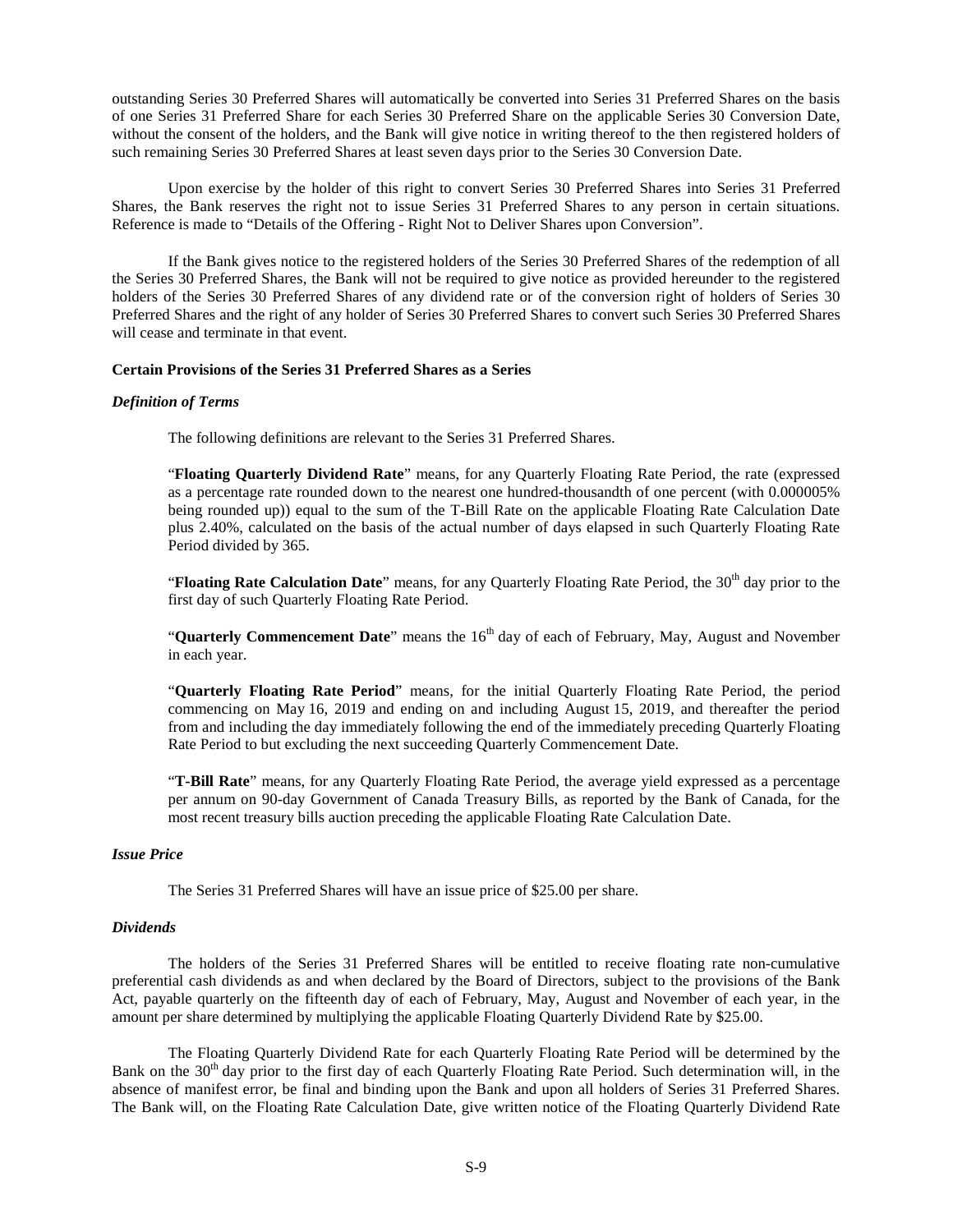for the ensuing Quarterly Floating Rate Period to all registered holders of the then outstanding Series 31 Preferred Shares.

If the Board of Directors does not declare a dividend, or any part thereof, on the Series 31 Preferred Shares on or before the dividend payment date for a particular Quarterly Floating Rate Period, then the entitlement of the holders of the Series 31 Preferred Shares to receive such dividend, or to any part thereof, for such Quarterly Floating Rate Period will be forever extinguished.

Reference is also made to "Provisions Common to the Series 30 Preferred Shares and the Series 31 Preferred Shares - Restrictions on Dividends and Retirement of Shares" below and "Bank Act Restrictions and Restrictions on Payment of Dividends" of the Accompanying Prospectus.

# *Redemption*

Subject to the provisions of the Bank Act and to the prior consent of the Superintendent and to the provisions described below under "Provisions Common to the Series 30 Preferred Shares and the Series 31 Preferred Shares - Restrictions on Dividends and Retirement of Shares", on not more than 60 nor less than 30 days' notice, the Bank may redeem all or any part of the then outstanding Series 31 Preferred Shares, at the Bank's option without the consent of the holder, by the payment of an amount in cash for each such share so redeemed of (i) \$25.00 together with all declared and unpaid dividends to the date fixed for redemption in the case of redemptions on May 15, 2024 and on May 15 every five years thereafter, or (ii) \$25.50 together with all declared and unpaid dividends to the date fixed for redemption in the case of redemptions on any other date after May 15, 2019.

If less than all the outstanding Series 31 Preferred Shares are at any time to be redeemed, the shares to be redeemed will be redeemed *pro rata*, disregarding fractions. Reference is also made to the provisions of the Accompanying Prospectus under the heading "Bank Act Restrictions and Restrictions on Payment of Dividends".

The Series 31 Preferred Shares do not have a fixed maturity date and are not redeemable at the option of the holders. Reference is made to "Risk Factors".

# *Conversion of Series 31 Preferred Shares into Series 30 Preferred Shares*

Holders of Series 31 Preferred Shares will have the right, at their option, on May 15, 2024 and on May 15 every five years thereafter (a "Series 31 Conversion Date"), to convert, subject to the restrictions on conversion described below and the payment or delivery to the Bank of evidence of payment of the tax (if any) payable, all or any of their Series 31 Preferred Shares registered in their name into Series 30 Preferred Shares on the basis of one Series 30 Preferred Share for each Series 31 Preferred Share. The conversion of Series 31 Preferred Shares may be effected upon written notice given not earlier than the  $30<sup>th</sup>$  day prior to, but not later than 5:00 p.m. (Montréal time) on the  $15<sup>th</sup>$  day preceding, a Series 31 Conversion Date. Once received by the Bank, such written notice is irrevocable.

The Bank will, at least 30 days and not more than 60 days prior to the applicable Series 31 Conversion Date, give notice in writing to the then holders of the Series 31 Preferred Shares of the above-mentioned conversion right. On the  $30<sup>th</sup>$  day prior to each Series 31 Conversion Date, the Bank will give notice in writing to the then registered holders of Series 31 Preferred Shares of the Floating Quarterly Dividend Rate for the next Quarterly Floating Rate Period and the Annual Fixed Dividend Rate in respect of the Series 30 Preferred Shares for the next succeeding Subsequent Fixed Rate Period.

Holders of Series 31 Preferred Shares will not be entitled to convert their shares into Series 30 Preferred Shares if the Bank determines that there would remain outstanding on a Series 31 Conversion Date less than 1,000,000 Series 30 Preferred Shares, after having taken into account all Series 31 Preferred Shares tendered for conversion into Series 30 Preferred Shares and all Series 30 Preferred Shares tendered for conversion into Series 31 Preferred Shares. The Bank will give notice in writing thereof to all registered holders of the Series 31 Preferred Shares at least seven days prior to the applicable Series 31 Conversion Date. Furthermore, if the Bank determines that there would remain outstanding on a Series 31 Conversion Date less than 1,000,000 Series 31 Preferred Shares, after having taken into account all Series 31 Preferred Shares tendered for conversion into Series 30 Preferred Shares and all Series 30 Preferred Shares tendered for conversion into Series 31 Preferred Shares, then, all, but not part, of the remaining outstanding Series 31 Preferred Shares will automatically be converted into Series 30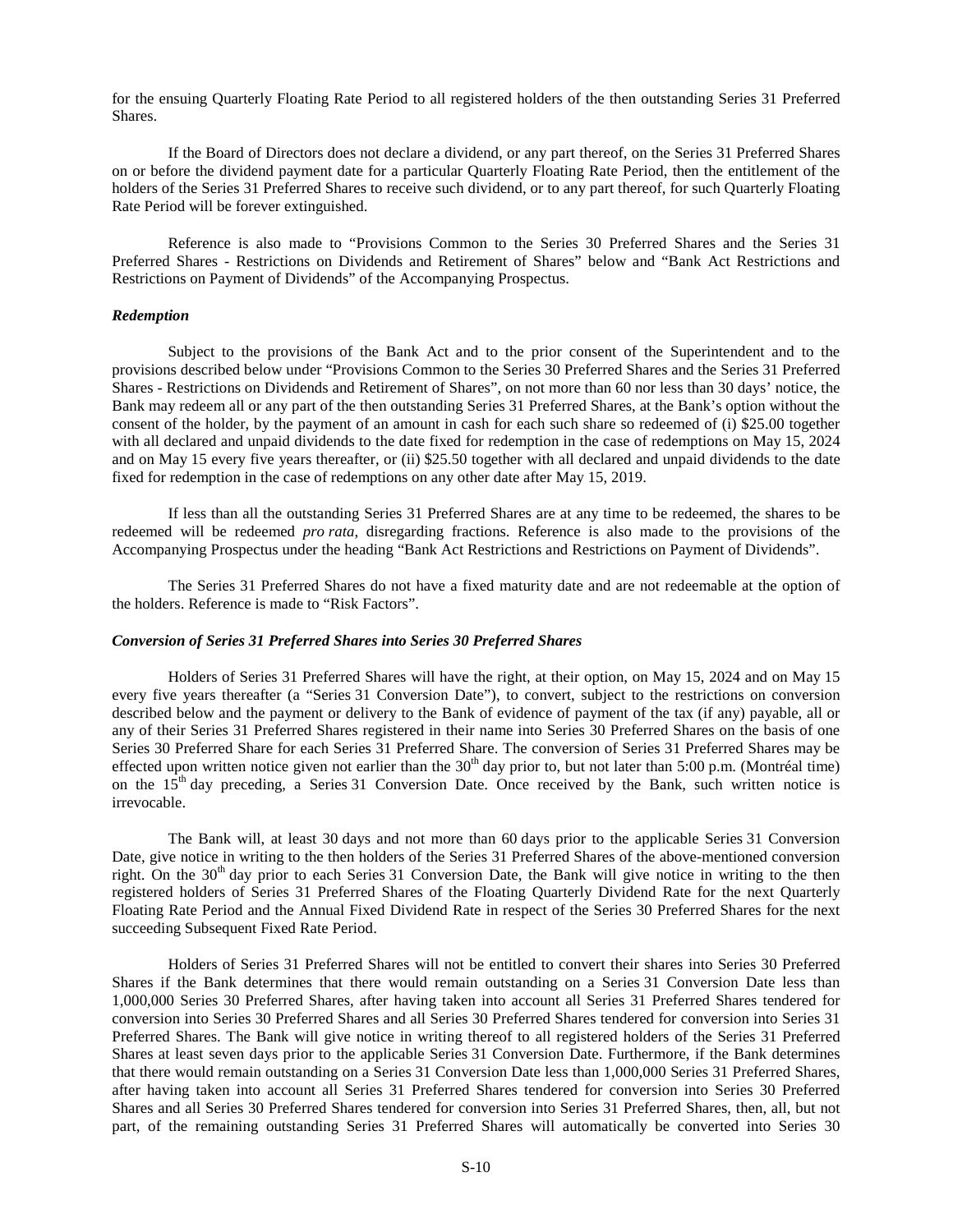Preferred Shares on the basis of one Series 30 Preferred Share for each Series 31 Preferred Share on the applicable Series 31 Conversion Date, without the consent of the holders, and the Bank will give notice in writing thereof to the then registered holders of such remaining Series 31 Preferred Shares at least seven days prior to the Series 31 Conversion Date.

Upon exercise by the holder of this right to convert Series 31 Preferred Shares into Series 30 Preferred Shares, the Bank reserves the right not to issue Series 30 Preferred Shares to any person in certain situations. Reference is made to "Details of the Offering - Right Not to Deliver Shares upon Conversion".

If the Bank gives notice to the registered holders of the Series 31 Preferred Shares of the redemption on a Series 31 Conversion Date of all the Series 31 Preferred Shares, the Bank will not be required to give notice as provided hereunder to the registered holders of the Series 31 Preferred Shares of any dividend rate or of the conversion right of holders of Series 31 Preferred Shares and the right of any holder of Series 31 Preferred Shares to convert such Series 31 Preferred Shares will cease and terminate in that event.

# **Provisions Common to the Series 30 Preferred Shares and the Series 31 Preferred Shares**

### *Purchase for Cancellation*

Subject to the provisions of the Bank Act, the prior consent of the Superintendent and the provisions described below under the heading "Restrictions on Dividends and Retirement of Shares", the Bank may at any time purchase for cancellation any of the Series 30 Preferred Shares or any of the Series 31 Preferred Shares in the open market at the lowest price or prices at which in the opinion of the Board of Directors such shares are obtainable.

# *Conversion of Series 30 Preferred Shares and of Series 31 Preferred Shares Upon Occurrence of Non-Viable Contingent Capital Trigger Event*

Upon the occurrence of a Trigger Event, each outstanding Series 30 Preferred Share and each outstanding Series 31 Preferred Share will automatically and immediately be converted, on a full and permanent basis, into a number of Common Shares equal to (Multiplier x Share Value) ÷ Conversion Price (rounding down, if necessary, to the nearest whole number of Common Shares) (a "NVCC Automatic Conversion"). For the purposes of the foregoing:

"**Conversion Price**" means the greater of (i) \$5.00, and (ii) the Current Market Price of the Common Shares. The floor price of \$5.00 is subject to adjustment in the event of (i) the issuance of Common Shares or securities exchangeable for or convertible into Common Shares to all holders of Common Shares as a stock dividend, (ii) the subdivision, redivision or change of the Common Shares into a greater number of Common Shares, or (iii) the reduction, combination or consolidation of the Common Shares into a lesser number of Common Shares. The adjustment shall be computed to the nearest onetenth of one cent provided that no adjustment of the Conversion Price shall be required unless such adjustment would require an increase or decrease of at least 1% of the Conversion Price then in effect. The floor price of \$5.00 will not be adjusted for the 2-for-1 Common Share split in the form of a share dividend announced by the Bank on December 4, 2013, payable on February 13, 2014 to shareholders of record as of February 6, 2014.

"**Current Market Price**" of the Common Shares means the volume weighted average trading price of the Common Shares on the TSX, if such shares are then listed on the TSX, for the 10 consecutive trading days ending on the trading day preceding the date of the Trigger Event. If the Common Shares are not then listed on the TSX, for the purpose of the foregoing calculation reference shall be made to the principal securities exchange or market on which the Common Shares are then listed or quoted or, if no such trading prices are available, "Current Market Price" shall be the fair value of the Common Shares as reasonably determined by the Board of Directors.

#### "**Multiplier**" means 1.0.

"**Share Value**" means \$25.00 plus declared and unpaid dividends as at the date of the Trigger Event.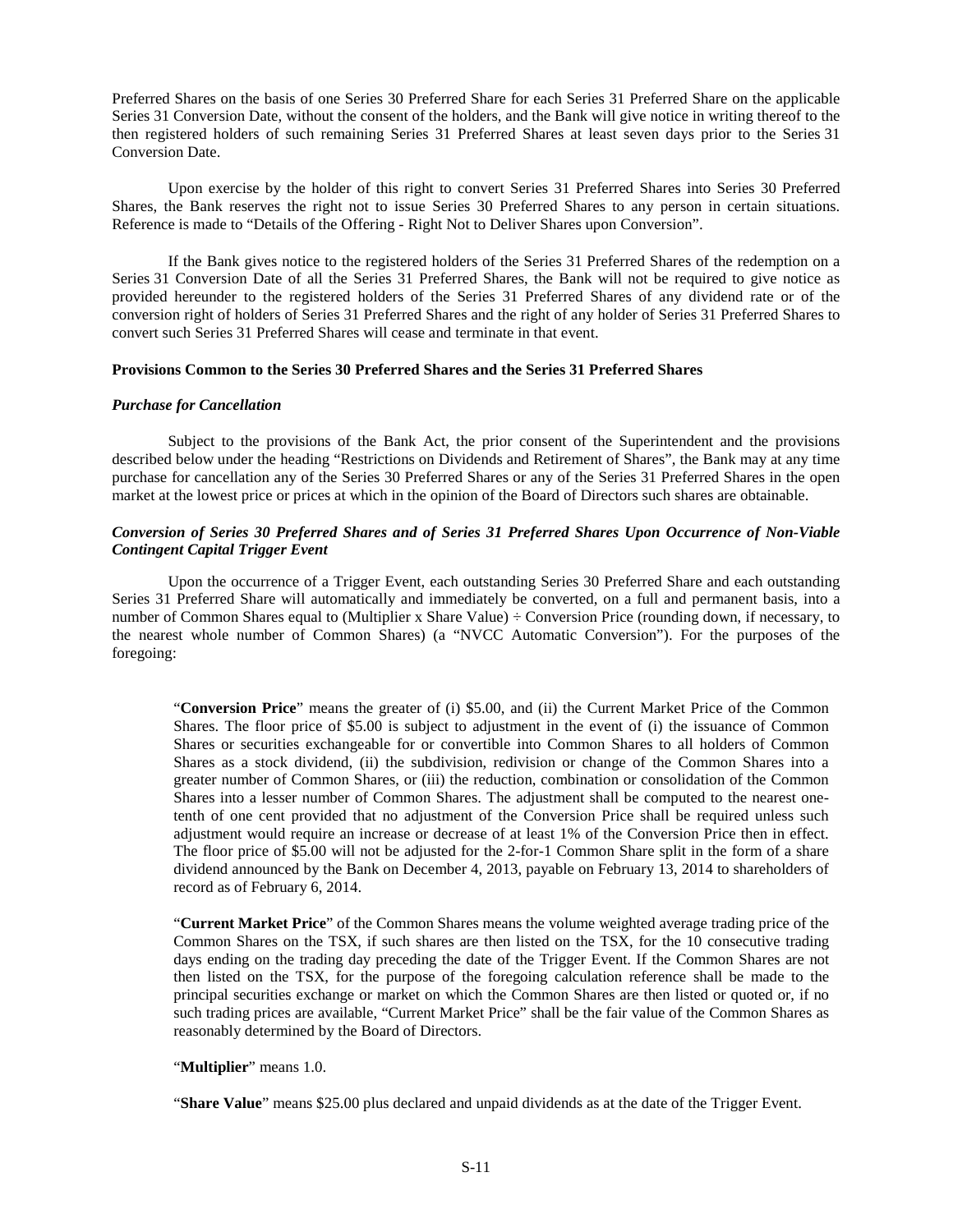"**Trigger Event**" has the meaning set out in the OFSI Guideline for Capital Adequacy Requirements (CAR), Chapter 2 ‒ Definition of Capital, effective January 2013, as such term may be amended or superseded by the OSFI from time to time, which term currently provides that each of the following constitutes a Trigger Event:

- the Superintendent publicly announces that the Bank has been advised, in writing, that the Superintendent is of the opinion that the Bank has ceased, or is about to cease, to be viable and that, after the conversion of all contingent instruments and taking into account any other factors or circumstances that are considered relevant or appropriate, it is reasonably likely that the viability of the Bank will be restored or maintained; or
- a federal or provincial government in Canada publicly announces that the Bank has accepted or agreed to accept a capital injection, or equivalent support, from the federal government or any provincial government or political subdivision or agent or agency thereof without which the Bank would have been determined by the Superintendent to be non-viable.

Fractions of Common Shares will not be issued or delivered pursuant to a NVCC Automatic Conversion and no cash payment will be made in lieu of a fractional Common Share. Notwithstanding any other provision of the Series 30 Preferred Shares or the Series 31 Preferred Shares, the conversion of such shares shall not be an event of default and the only consequence of a Trigger Event under the provisions of such shares will be the conversion of such shares into Common Shares.

In the event of a capital reorganization, consolidation, merger or amalgamation of the Bank or comparable transaction affecting the Common Shares, the Bank will take necessary action to ensure that holders of Series 30 Preferred Shares and Series 31 Preferred Shares, as applicable, receive, pursuant to a NVCC Automatic Conversion, the number of Common Shares or other securities that such holders would have received if the NVCC Automatic Conversion occurred immediately prior to the record date for such event.

# *Right Not to Deliver Shares upon Conversion*

Upon (i) exercise by the holder of his right to convert Series 30 Preferred Shares into Series 31 Preferred Shares, (ii) exercise by the holder of his right to convert Series 31 Preferred Shares into Series 30 Preferred Shares, or (iii) a NVCC Automatic Conversion, the Bank reserves the right not to (a) deliver some or all, as applicable, of Series 30 Preferred Shares, Series 31 Preferred Shares or Common Shares, as the case may be, issuable thereupon to any person whom the Bank or its transfer agent has reason to believe is an Ineligible Person (as defined below) or any person who, by virtue of that conversion or upon a NVCC Automatic Conversion, would become a Significant Shareholder (as defined below), or (b) record in its securities register a transfer or issue of the Series 30 Preferred Shares, Series 31 Preferred Shares or Common Shares, as the case may be, to any person whom the Bank or its transfer agent has reason to believe is an Ineligible Government Holder based on a declaration submitted to the Bank or its transfer agent by or on behalf of such person. In such circumstances, the Bank will hold, as agent for such persons, the Series 30 Preferred Shares, Series 31 Preferred Shares or Common Shares, as the case may be, that would have otherwise been delivered to such persons and will attempt to facilitate the sale of such Series 30 Preferred Shares, Series 31 Preferred Shares or Common Shares, as the case may be, to parties other than the Bank and its affiliates on behalf of such persons through a registered dealer to be retained by the Bank on behalf of such persons. Those sales (if any) may be made at any time and at any price. The Bank will not be subject to any liability for failure to sell such Series 30 Preferred Shares, Series 31 Preferred Shares or Common Shares, as the case may be, on behalf of such persons or at any particular price on any particular day. The net proceeds received by the Bank from the sale of any such Series 30 Preferred Shares, Series 31 Preferred Shares or Common Shares, as the case may be, will be divided among the applicable persons in proportion to the number of Series 30 Preferred Shares, Series 31 Preferred Shares or Common Shares, as the case may be, that would otherwise have been delivered to them upon the conversion or upon a NVCC Automatic Conversion after deducting the costs of sale and any applicable withholding taxes. For the purposes of the foregoing:

**"Ineligible Government Holder"** means any person who is the federal or a provincial government in Canada or agent or agency thereof, or the government of a foreign country or any political subdivision of a foreign country, or any agent or agency of a foreign government, in each case to the extent that the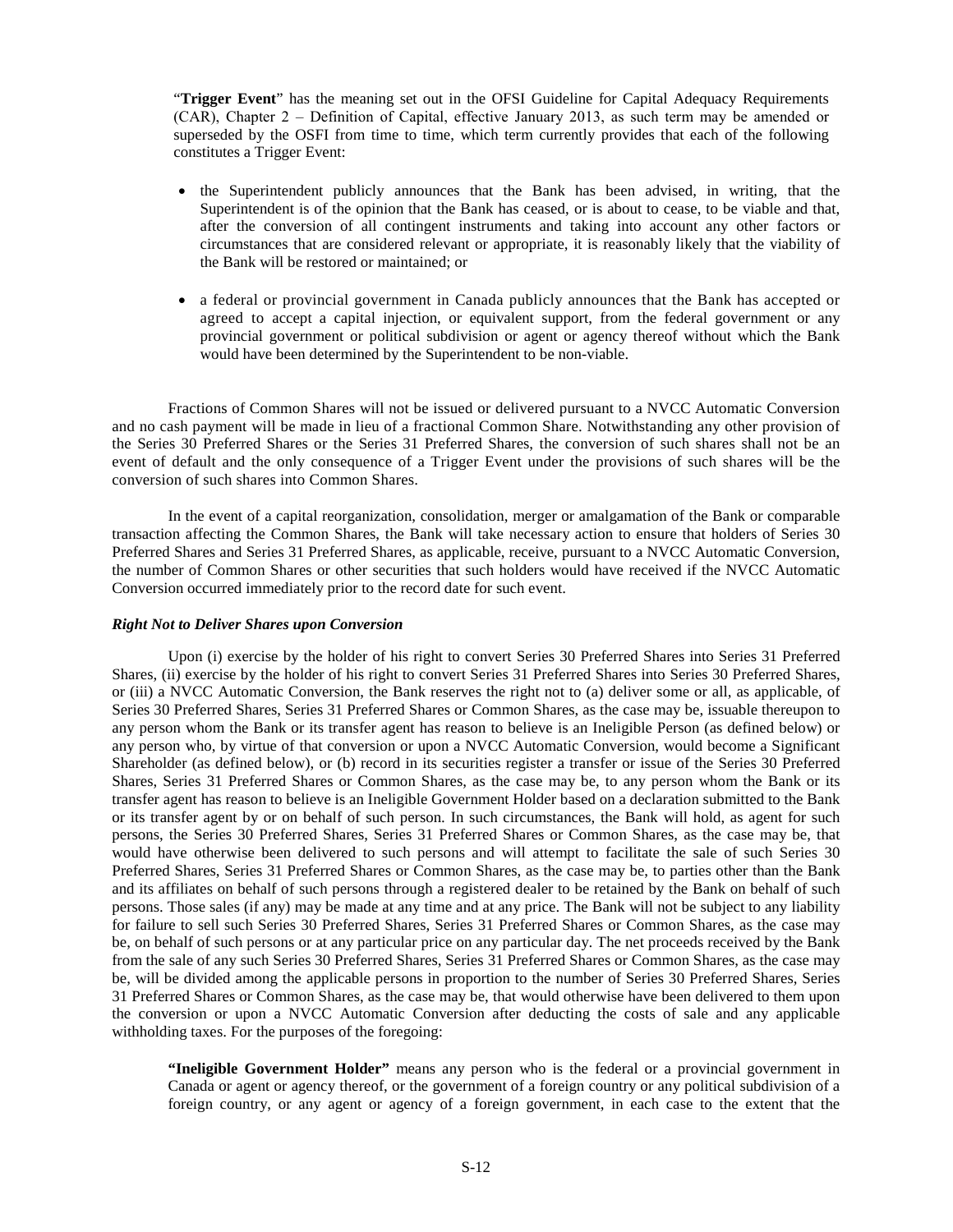recording in the Bank's securities register of a transfer or issue of any share of the Bank to such person would cause the Bank to contravene the Bank Act.

**"Ineligible Person"** means any person whose address is in, or whom the Bank or its transfer agent has reason to believe is a resident of, any jurisdiction outside of Canada to the extent that the issuance or delivery by the Bank to such person of Series 30 Preferred Shares, Series 31 Preferred Shares or Common Shares, as the case may be, upon the exercise of rights of conversion or upon a NVCC Automatic Conversion (i) would require the Bank to take any action to comply with securities, banking or analogous laws of such jurisdiction, (ii) would cause the Bank to be in violation of any law to which the Bank is subject, or (iii) would give rise to a liability for withholding tax in connection with such issuance or delivery.

**"Significant Shareholder"** means any person who beneficially owns, directly or indirectly, through entities controlled by such person or persons associated with or acting jointly or in concert with such person (as determined in accordance with the Bank Act), shares of any class of the Bank in excess of 10% of the total number of outstanding shares of that class in contravention of the Bank Act.

# *Rights on Liquidation*

In the event of the liquidation, dissolution or winding-up of the Bank, provided that a NVCC Automatic Conversion has not occurred, the holders of Series 30 Preferred Shares or Series 31 Preferred Shares will be entitled to receive \$25.00 per share, together with all dividends declared and unpaid to the date of payment, before any amount may be paid or any of our assets distributed to the registered holders of any shares ranking junior to the Series 30 Preferred Shares or the Series 31 Preferred Shares, as applicable. The holders of Series 30 Preferred Shares and Series 31 Preferred Shares will not be entitled to share in any further distribution of our assets. If a NVCC Automatic Conversion has occurred, all Series 30 Preferred Shares and all Series 31 Preferred Shares shall have been converted into Common Shares which will rank on a parity with all other Common Shares.

# *Restrictions on Dividends and Retirement of Shares*

So long as any of the Series 30 Preferred Shares or Series 31 Preferred Shares are outstanding, the Bank will not, without the approval of the holders of the relevant series given as specified below:

- (a) pay any dividends on the Common Shares or any other shares ranking junior to the relevant series (other than stock dividends payable in shares of the Bank ranking junior to the relevant series);
- (b) redeem, purchase or otherwise retire any Common Shares or any other shares ranking junior to the relevant series (except out of the net cash proceeds of a substantially concurrent issue of shares ranking junior to the relevant series);
- (c) redeem, purchase or otherwise retire less than all the relevant series then outstanding; or
- (d) except pursuant to any purchase obligation, sinking fund, retraction privilege or mandatory redemption provisions attaching to any series of First Preferred Shares of the Bank, redeem, purchase or otherwise retire any other shares ranking on a parity with the relevant series;

unless, in each such case, all dividends up to and including the dividend payment date for the last completed period for which dividends will be payable will have been declared and paid or set apart for payment in respect of each series of cumulative First Preferred Shares then issued and outstanding and on all other cumulative shares ranking on a parity with the First Preferred Shares and there will have been paid or set apart for payment all declared dividends in respect of each series of non-cumulative First Preferred Shares (including the Series 30 Preferred Shares and the Series 31 Preferred Shares) then issued and outstanding and on all other non-cumulative shares ranking on a parity with the First Preferred Shares. Reference is made to "Bank Act Restrictions and Restrictions on Payment of Dividends" of the Accompanying Prospectus.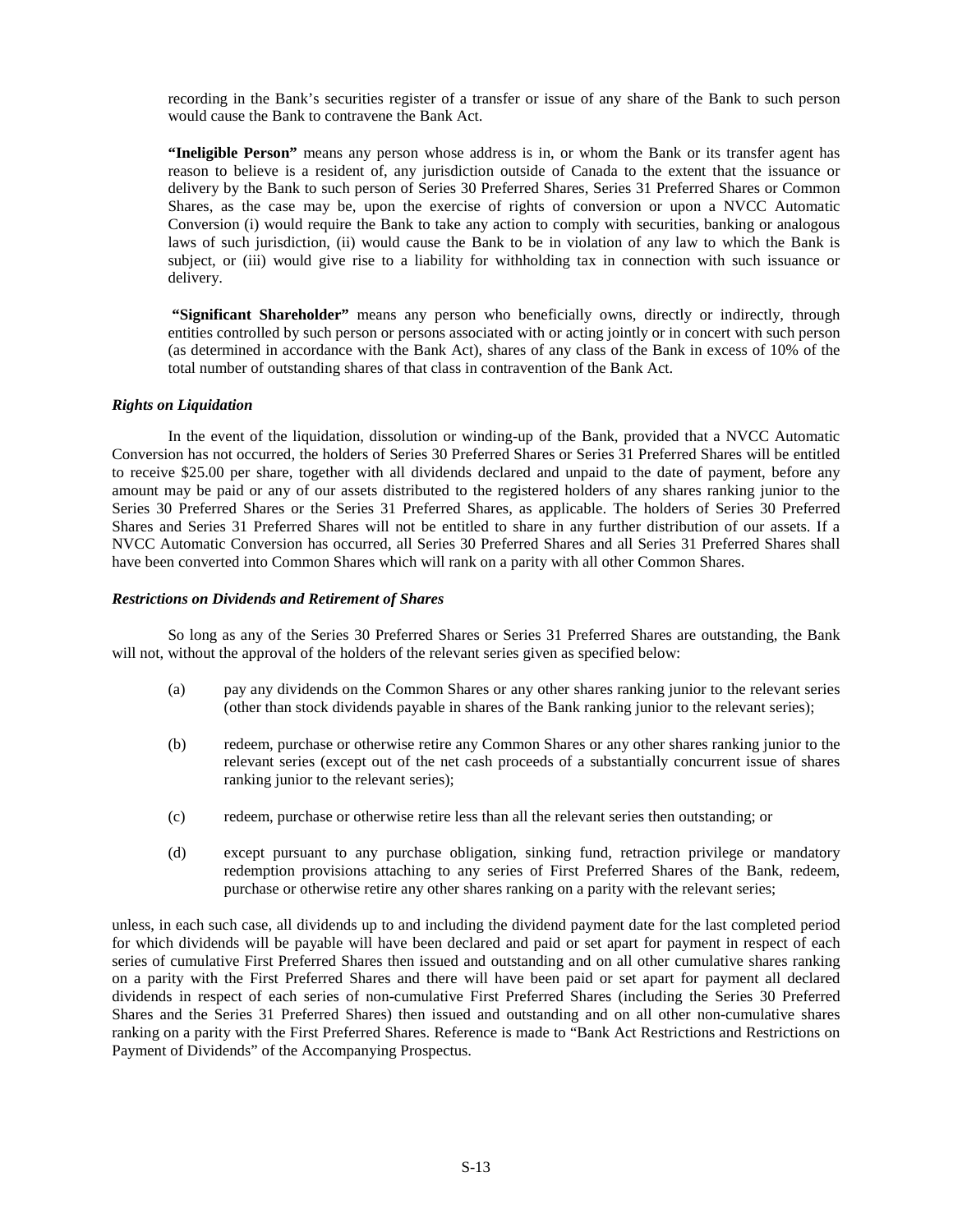#### *Issue of Additional Series of First Preferred Shares*

The Bank may issue other series of First Preferred Shares ranking on a parity with the Series 30 Preferred Shares and the Series 31 Preferred Shares without the authorization of the holders of either the Series 30 Preferred Shares or the Series 31 Preferred Shares, if at the date of such issuance all cumulative dividends up to and including the dividend payment date for the last completed period for which such cumulative dividends shall be payable shall have been declared and paid or set apart for payment in respect of each series of cumulative First Preferred Shares then issued and outstanding, if any, and any declared and unpaid non-cumulative dividends shall have been paid or set apart for payment in respect of each series of non-cumulative First Preferred Shares then issued and outstanding.

#### *Amendments to Series*

The Bank will not, without the approval of the holders of the applicable series given as specified below under "Shareholder Approvals", delete or vary any rights, privileges, restrictions and conditions attaching to the Series 30 Preferred Shares or the Series 31 Preferred Shares. In addition to the aforementioned approval, the Bank will not without, but may from time to time with, the prior approval of the Superintendent, make any such deletion or variation which might affect the classification afforded the Series 30 Preferred Shares or the Series 31 Preferred Shares from time to time for capital adequacy requirements pursuant to the Bank Act and the regulations and guidelines thereunder.

#### *Shareholder Approvals*

The approval of any amendments to the rights, privileges, restrictions and conditions attaching to the Series 30 Preferred Shares or the Series 31 Preferred Shares may be given by a resolution carried by the affirmative vote of not less than  $66^2/3\%$  of the votes cast at a meeting of holders of the relevant series which a majority of the outstanding shares of the relevant series is represented or, if no such quorum is present at such meeting, at any adjourned meeting at which shareholders then present or represented by proxy would form the necessary quorum.

#### *Voting Rights*

Subject to the provisions of the Bank Act, the holders of Series 30 Preferred Shares or Series 31 Preferred Shares as such will not be entitled to receive notice of, attend, or vote at, any meeting of the shareholders of the Bank unless and until the first time at which the rights of such holders to any undeclared dividends have become extinguished as described under "Certain Provisions of the Series 30 Preferred Shares as a Series - Dividends" and "Certain Provisions of the Series 31 Preferred Shares as a Series - Dividends". In that event, the holders of the relevant series will be entitled to receive notice of, and to attend, meetings of shareholders at which directors of the Bank are to be elected and will be entitled to one vote for each share held. The voting rights of the holders of shares of the relevant series will forthwith cease upon payment by the Bank of the first quarterly dividend on the shares of such series to which the holders are entitled subsequent to the time such voting rights first arose. At such time as the rights of such holders to any undeclared dividends on the shares of the relevant series have again become extinguished, such voting rights will become effective again and so on from time to time.

In connection with any action to be taken by the Bank which requires the approval of the holders of Series 30 Preferred Shares or Series 31 Preferred Shares voting as a series or as part of the class, each such share will entitle the holder thereof to one vote.

### *Tax Election*

The Series 30 Preferred Shares and the Series 31 Preferred Shares will be "taxable preferred shares" as defined in the Tax Act for the purposes of the tax under Part IV.1 of the Tax Act applicable to certain corporate holders of such shares. The terms of each of the Series 30 Preferred Shares and the Series 31 Preferred Shares will require the Bank to make the necessary election under Part VI.1 of the Tax Act to pay tax under Part VI.1 at a rate such that corporate holders will not be subject to tax under Part IV.1 of the Tax Act on dividends received (or deemed to be received) on the Series 30 Preferred Shares and the Series 31 Preferred Shares, respectively.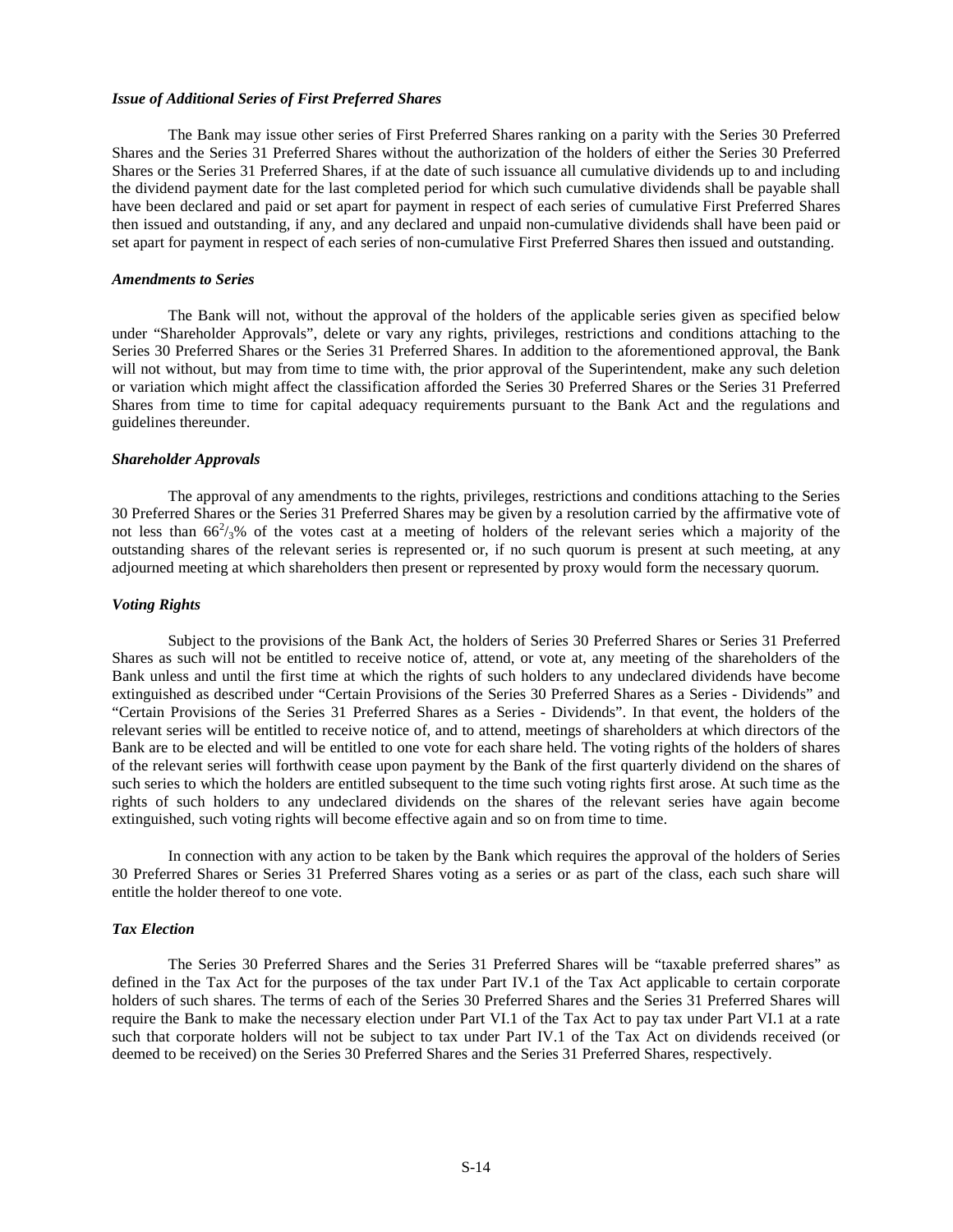#### *Business Days*

If any action is required to be taken by the Bank on a day that is not a business day, then such action will be taken on the next succeeding day that is a business day.

# <span id="page-14-0"></span>**Bank Act Restrictions and Approvals**

The Accompanying Prospectus sets out a summary of the restrictions contained in the Bank Act concerning the declaration and payment of dividends. The Bank does not anticipate that such restrictions will prevent a declaration or payment of dividends on the Series 30 Preferred Shares or Series 31 Preferred Shares in the normal course and the Superintendent has not made any direction to the Bank pursuant to the Bank Act regarding its capital or its liquidity. The Accompanying Prospectus also sets out a summary of the restrictions contained in the Bank Act concerning the issue, transfer, acquisition, beneficial ownership and voting of all shares of the Bank.

# <span id="page-14-1"></span>**Earnings Coverage Ratios**

The following consolidated earnings coverage ratios, taking into account the First Preferred Shares, innovative capital instruments and subordinated debentures outstanding as of October 31, 2012 and October 31, 2013 respectively (assuming each of the securities was outstanding from the first day of such period) and giving effect to the issue of the Series 30 Preferred Shares to be distributed under this Prospectus Supplement, are calculated for the 12 months ended October 31, 2012 and for the 12 months ended October 31, 2013:

|                         | October 31, 2013 | October 31, 2012 |
|-------------------------|------------------|------------------|
| Earnings coverage ratio | 7.99 times       | 7.83 times       |

The Bank's dividend requirements on all of its outstanding First Preferred Shares, after giving effect to the issue of the Series 30 Preferred Shares to be distributed under this Prospectus Supplement, and adjusted to a beforetax equivalent using a statutory income tax rate of 27.0% for the 12 months ended October 31, 2012 and 26.8% for the 12 months ended October 31, 2013, amounted to \$89 million and \$67 million for the 12 months ended October 31, 2012 and for the 12 months ended October 31, 2013, respectively. The Bank's disbursement requirements for innovative capital instruments for the 12 months ended October 31, 2012 and for the 12 months ended October 31, 2013 amounted to \$67 million and \$67 million, respectively. The Bank's interest requirements for subordinated debentures for the 12 months ended October 31, 2012 and for the 12 months ended October 31, 2013, amounted to \$101 million and \$101 million, respectively. The Bank's earnings before income taxes, noncontrolling interest, debentures and innovative capital instruments adjusted following the retrospective application of accounting standard changes for the 12 months ended October 31, 2012 and for the 12 months ended October 31, 2013 were \$2,013 million and \$1,878 million, respectively, which are 7.83 times and 7.99 times the Bank's aggregate dividend, disbursement on innovative capital instruments and interest requirements for these periods, respectively, after giving effect to the issue of the Series 30 Preferred Shares.

### <span id="page-14-2"></span>**Ratings**

The Series 30 Preferred Shares are provisionally rated "Pfd-2 (Low)" by DBRS Limited ("DBRS"). A "Pfd-2" rating is the second highest of five categories available from DBRS for first preferred shares. A reference to "high" or "low" reflects the relative standing within the rating category.

The Series 30 Preferred Shares are provisionally rated "P-2 (Low)" by Standard & Poor's Ratings Services ("S&P"), a division of The McGraw-Hill Companies (Canada) Corporation, using the S&P Canadian scale for first preferred shares and are provisionally rated "BBB-" using S&P's global scale for first preferred shares. The "P-2" rating is the second highest of the five categories used by S&P on its Canadian first preferred share scale. The "BBB" rating is the fourth highest of the nine categories used by S&P on its global scale. A reference to "high" or "low" or "+/-" reflects the relative standing within the rating category.

The Series 30 Preferred Shares are provisionally rated Ba1 (hyb) by Moody's, a subsidiary of Moody's Corporation. A Ba rating by Moody's is the fifth highest of the nine categories used by Moody's. The modifier "1" indicates that the obligation ranks at the higher of the "Ba" rating category. The "hyb" indicator signals the potential for ratings volatility due to less predictable exogenous (and often non-credit linked) factors such as regulatory and/or government intervention coupled with a hybrid's equity-like features.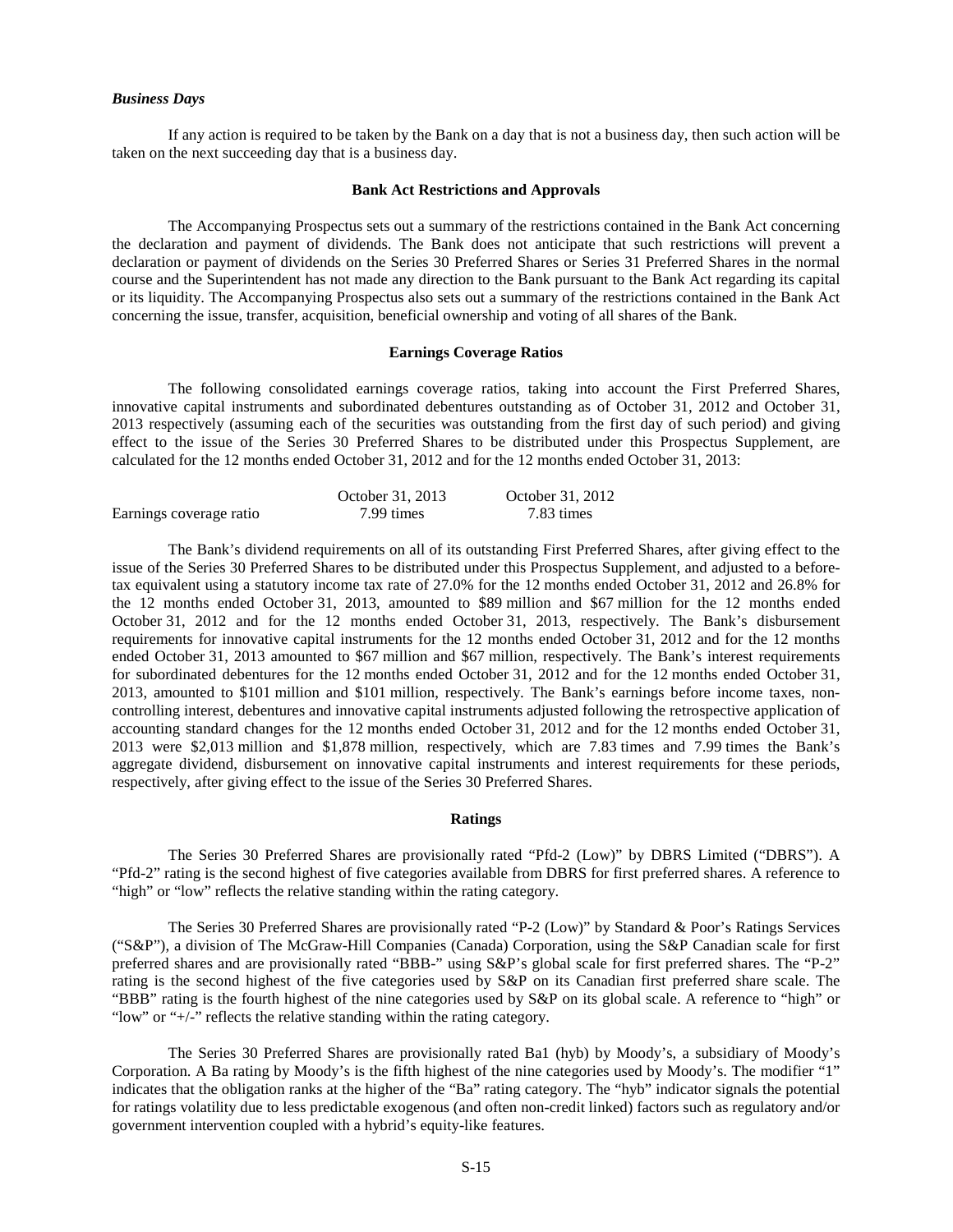The Bank made payments to DBRS, S&P and Moody's in connection with the assignment of ratings on its rated instruments. In addition, the Bank has or may have made payments in respect of certain other services provided to the Bank by each of such rating agencies during the last two years.

Credit ratings are intended to provide investors with an independent measure of credit quality of any issue of securities. The credit ratings accorded to securities by the rating agencies are not recommendations to purchase, hold or sell the securities inasmuch as such ratings do not comment as to market price or suitability for a particular investor. There is no assurance that any rating will remain in effect for any given period of time or that any rating will not be revised or withdrawn entirely by a rating agency in the future if in its judgment circumstances so warrant, and if any such rating is so revised or withdrawn, the Bank is under no obligation to update this Prospectus Supplement. Prospective purchasers of Series 30 Preferred Shares should consult the relevant rating organization with respect to the interpretation and implications of the foregoing ratings.

# <span id="page-15-0"></span>**Plan of Distribution**

Pursuant to an agreement (the "Underwriting Agreement") dated January 31, 2014 between the Bank and the Underwriters, the Bank has agreed to sell and the Underwriters have jointly and not solidarily (the equivalent of severally at common law) agreed to purchase on February 7, 2014, or on such other date not later than March 7, 2014 as may be agreed upon, subject to the terms and conditions contained therein, all but not less than all of the 14,000,000 Series 30 Preferred Shares at a price of \$25.00 per share payable in cash to the Bank against delivery of the Series 30 Preferred Shares. The offering price was determined by negotiations between the Bank and the Underwriters. The Underwriting Agreement provides that the Underwriters will be paid an underwriting fee per share equal to \$0.25 with respect to Series 30 Preferred Shares sold to certain institutions and \$0.75 with respect to all other Series 30 Preferred Shares sold. Assuming no Series 30 Preferred Shares are sold to such institutions, the total underwriting fee would be \$10,500,000.

The obligations of the Underwriters under the Underwriting Agreement may be terminated at their discretion on the basis of their assessment of the state of the financial markets and may also be terminated upon the occurrence of certain stated events. The Underwriters are, however, obligated to take up and pay for all of the Series 30 Preferred Shares if any of the Series 30 Preferred Shares are purchased under the Underwriting Agreement.

The Bank has applied to list the Series 30 Preferred Shares, the Series 31 Preferred Shares and the Common Shares into which such shares may be converted upon the occurrence of a Trigger Event on the TSX. Listing will be subject to the Bank fulfilling all of the requirements of the TSX.

After the Underwriters have made a reasonable effort to sell all of the Series 30 Preferred Shares at \$25.00 per share, the Underwriters may subsequently reduce, and thereafter change, from time to time, the price at which the Series 30 Preferred Shares are offered to an amount not greater than \$25.00 per share and, in such case, the compensation realized by the Underwriters will be decreased by the amount that the aggregate price paid by purchasers for the Series 30 Preferred Shares is less than the gross proceeds paid by the Underwriters to the Bank.

Neither the Series 30 Preferred Shares nor the Series 31 Preferred Shares have been or will be registered under the *Securities Act of 1933* of the United States of America, as amended (the "1933 Act") or any state securities laws and may not be offered or sold within the United States, territories or possessions or to, or for the account or benefit of, U.S. persons (as defined in Regulation S under the 1933 Act) except in transactions exempt from the registration requirements of the 1933 Act.

In connection with this offering, the Underwriters may, subject to applicable laws, over-allot or effect transactions which stabilize or maintain the market price of the Series 30 Preferred Shares at a level other than that which might otherwise prevail in the open market.

Pursuant to the policy statement of certain securities regulators, the Underwriters may not, throughout the period of distribution of Series 30 Preferred Shares, bid for or purchase Series 30 Preferred Shares. The foregoing restriction is subject to certain exceptions including: (i) a bid or purchase permitted under the Universal Market Integrity Rules for the Investment Industry Regulatory Organization of Canada relating to market stabilization and passive market making activities; and (ii) a bid or purchase made for and on behalf of a customer where the order was not solicited during the period of the distribution, provided that the bid or purchase was not engaged in for the purpose of creating actual or apparent active trading in, or raising the price of such securities.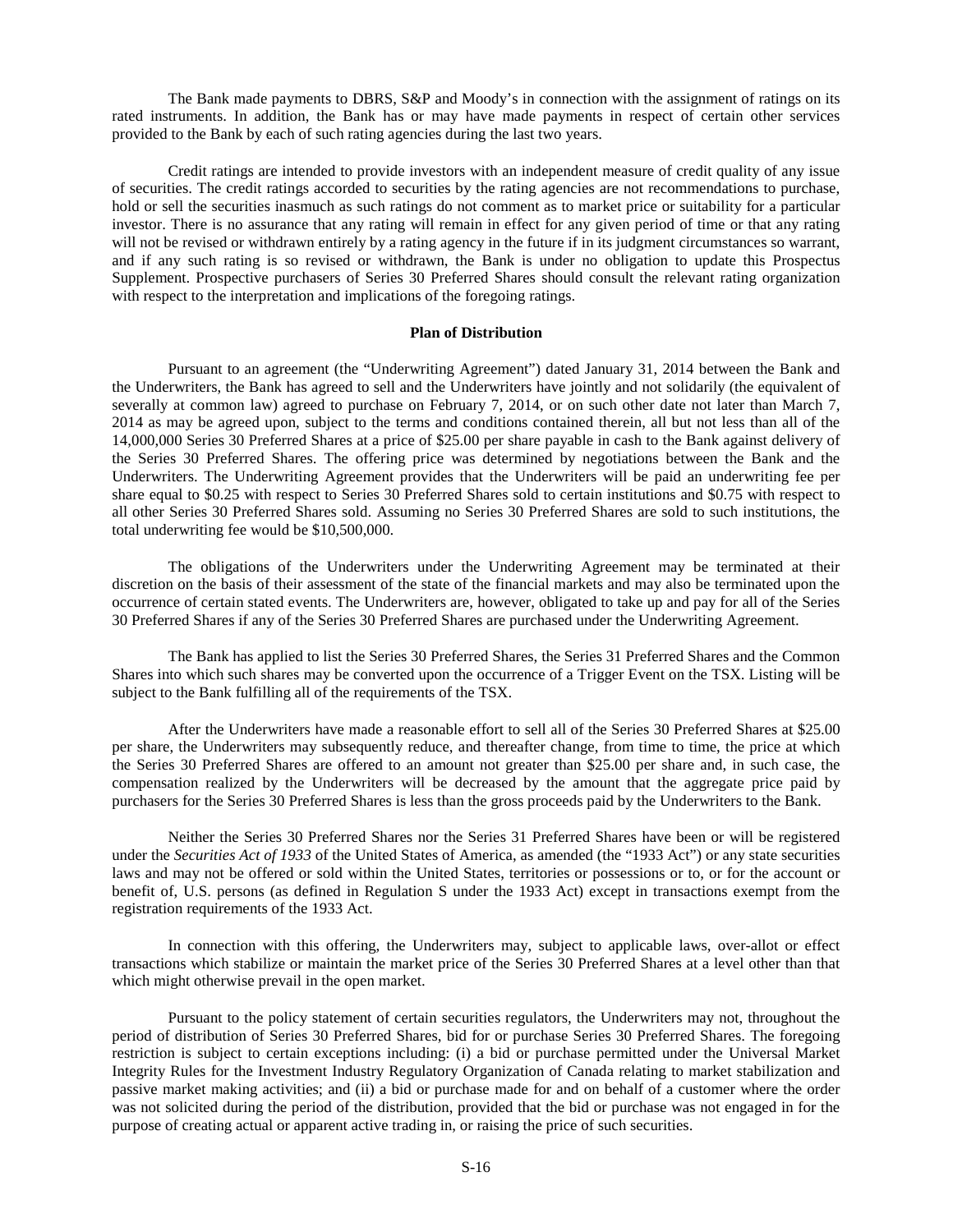As a result of these activities, the price of the Series 30 Preferred Shares may be higher than the price that otherwise might exist in the open market. Such transactions, if commenced, may be discontinued at any time. The Underwriters may carry out these transactions on any stock exchange on which the Series 30 Preferred Shares are listed, in the over-the-counter market, or otherwise.

**National Bank Financial Inc., one of the Underwriters, is an indirect wholly-owned subsidiary of the Bank. As a result, the Bank is a related and connected issuer to National Bank Financial Inc. under applicable securities legislation. The decision to distribute the Series 30 Preferred Shares and the determination of the terms of the distribution were made through negotiation between the Bank and the Underwriters. RBC Dominion Securities Inc., an Underwriter, in respect of which the Bank is not a related or connected issuer, has participated in the structuring and pricing of the offering and in the due diligence activities performed by the Underwriters for the offering and review of this Prospectus Supplement. National Bank Financial Inc. will not receive any benefit in connection with this offering other than its share of the Underwriters' fee payable by the Bank.**

# <span id="page-16-0"></span>**Certain Canadian Federal Income Tax Considerations**

In the opinion of McCarthy Tétrault LLP, counsel to the Bank, and Torys LLP, counsel to the Underwriters, the following is a summary of the principal Canadian federal income tax considerations generally applicable to a holder of Series 30 Preferred Shares acquired pursuant to this Prospectus Supplement, Series 31 Preferred Shares acquired on a conversion of Series 30 Preferred Shares and Common Shares acquired pursuant to a NVCC Automatic Conversion, who, for the purposes of the Tax Act and at all relevant times, is or is deemed to be a resident of Canada, deals at arm's length with the Bank, is not affiliated with the Bank, holds the Series 30 Preferred Shares and will hold any Series 31 Preferred Shares and Common Shares (as applicable) as capital property and is not exempt from tax under Part I of the Tax Act (a "Holder").

Generally, the Series 30 Preferred Shares, the Series 31 Preferred Shares and the Common Shares will be capital property to a Holder provided the Holder does not acquire or hold such shares in the course of carrying on a business of trading or dealing in securities and does not acquire them as part of an adventure or concern in the nature of trade. Certain Holders whose Series 30 Preferred Shares, Series 31 Preferred Shares or Common Shares would not otherwise qualify as capital property may, in certain circumstances, be entitled to have them and all other "Canadian securities", as defined in the Tax Act, owned by such Holder in the taxation year of the election and in all subsequent taxation years, treated as capital property by making the irrevocable election permitted by subsection 39(4) of the Tax Act.

This summary does not apply to a purchaser (i) that is a "financial institution", as defined in the Tax Act for purposes of the mark-to-market rules; (ii) an interest in which is a "tax shelter investment" (as defined in the Tax Act); (iii) who has made a "functional currency" election under the Tax Act to determine its "Canadian tax results" (as defined in the Tax Act) in a currency other than Canadian currency; or (iv) that has entered into, with respect to the Series 30 Preferred Shares, Series 31 Preferred Shares or the Common Shares, a "derivative forward agreement" or "synthetic disposition arrangement" (each as defined in the Tax Act). Such purchasers should consult their own tax advisors. Furthermore, this summary is not applicable to a Holder that is a "specified financial institution" (as defined in the Tax Act) that receives (or is deemed to receive), alone or together with persons with whom it does not deal at arm's length, in the aggregate, dividends in respect of more than 10% of the Series 30 Preferred Shares or the Series 31 Preferred Shares, as the case may be, outstanding at the time the dividend is received or deemed to be received. This summary also assumes that all issued and outstanding Series 30 Preferred Shares and Series 31 Preferred Shares will be listed on a "designated stock exchange" (as defined in the Tax Act) in Canada (which currently includes the TSX) at such times as dividends (including deemed dividends) are received (or deemed to be received) on such shares.

This summary is of a general nature only and is not intended to be, nor should it be construed to be, legal or tax advice to any particular Holder and no representation with respect to the income tax consequences to any particular Holder is made. Accordingly, prospective Holders are urged to consult their own tax advisors with respect to the consequences of acquiring, holding or disposing of Series 30 Preferred Shares, Series 31 Preferred Shares or Common Shares in their particular circumstances.

This summary is based upon the current provisions of the Tax Act, the regulations thereunder in force as of the date hereof, all specific proposals to amend the Tax Act and the regulations thereunder publicly announced by or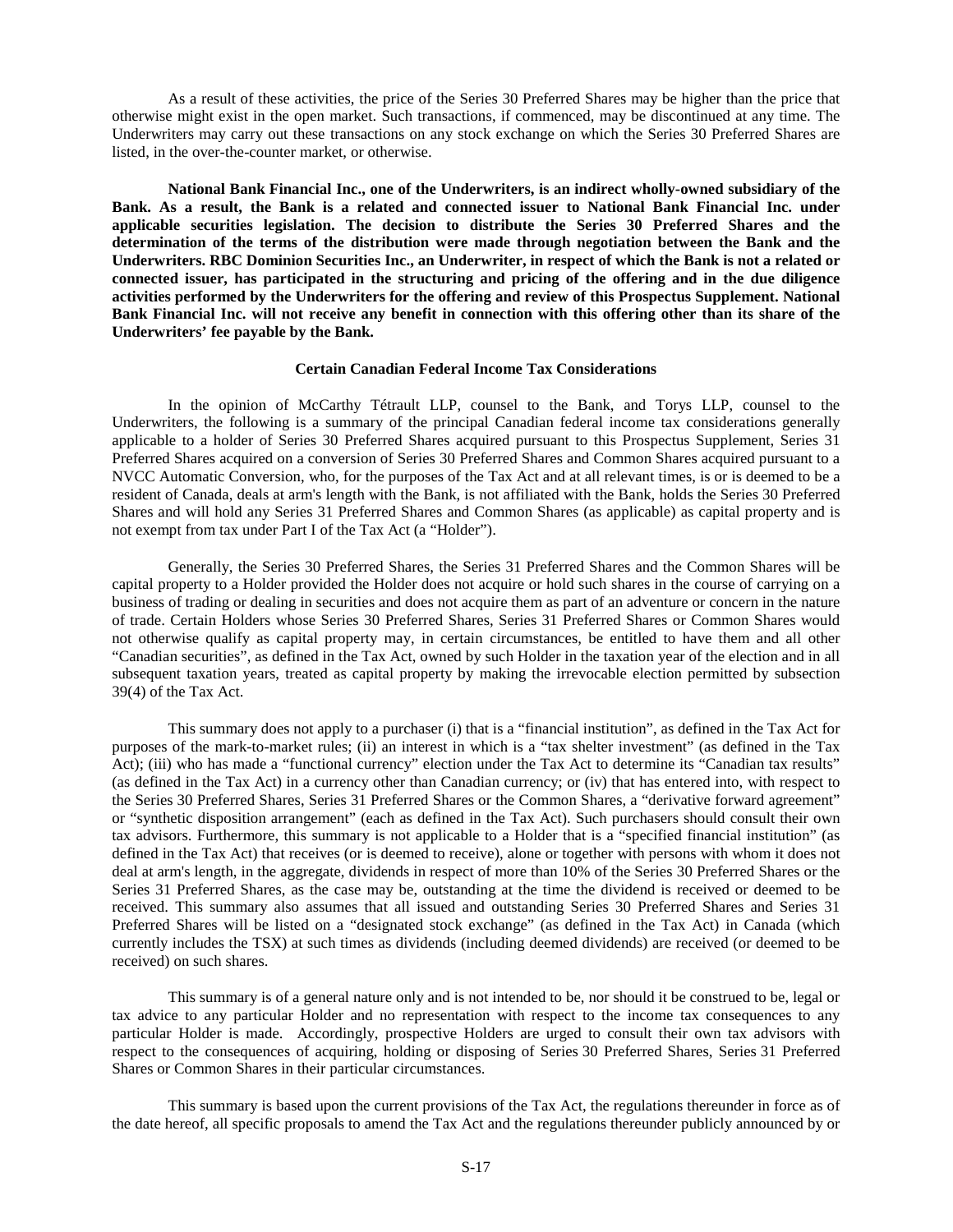on behalf of the Minister of Finance (Canada) prior to the date hereof (the "Proposals") and counsel's understanding of the current administrative practices and assessing policies published in writing by the Canada Revenue Agency prior to the date hereof. Except for the Proposals, this summary does not otherwise take into account any changes in law or in administrative practices or assessing policies, whether by legislative, administrative or judicial decision or action, nor does it take into account or consider any provincial, territorial or foreign income tax considerations, which may differ materially from those discussed herein. No assurance can be given that the Proposals will be enacted as proposed or at all.

### *Dividends*

Dividends (including deemed dividends) received on the Series 30 Preferred Shares, the Series 31 Preferred Shares or the Common Shares by a Holder who is an individual (other than certain trusts) will be included in the individual's income and generally will be subject to the gross-up and dividend tax credit rules normally applicable to taxable dividends received by individuals from taxable Canadian corporations, including the enhanced dividend tax credit rules applicable to any dividends designated by the Bank as "eligible dividends" in accordance with the Tax Act. There may be limitations on the ability of the Bank to designate dividends as eligible dividends.

Dividends (including deemed dividends) on the Series 30 Preferred Shares, the Series 31 Preferred Shares or the Common Shares received by a Holder that is a corporation will be included in computing the corporation's income and will generally be deductible in computing its taxable income.

The Series 30 Preferred Shares and the Series 31 Preferred Shares will be "taxable preferred shares" as defined in the Tax Act for the purposes of the tax under Part IV.1 of the Tax Act applicable to certain corporate Holders of the Series 30 Preferred Shares and Series 31 Preferred Shares. The terms of each of the Series 30 Preferred Shares and the Series 31 Preferred Shares require the Bank to make the necessary election under Part VI.1 of the Tax Act so that corporate Holders will not be subject to tax under Part IV.1 of the Tax Act on dividends received (or deemed to be received) on the Series 30 Preferred Shares and the Series 31 Preferred Shares, respectively.

A Holder that is a "private corporation", as defined in the Tax Act, or any other Canadian resident corporation controlled, whether by reason of a beneficial interest in one or more trusts or otherwise, by or for the benefit of an individual (other than a trust) or a related group of individuals (other than trusts), will generally be liable to pay a  $33^{1}/_{3}$ % refundable tax under Part IV of the Tax Act on dividends received (or deemed to be received) on the Series 30 Preferred Shares, the Series 31 Preferred Shares or the Common Shares to the extent such dividends are deductible in computing its taxable income.

# *Disposition*

A Holder who disposes of or is deemed to dispose of the Series 30 Preferred Shares, the Series 31 Preferred Shares or the Common Shares (including, generally, on redemption of the shares or other acquisition by the Bank but excluding on a conversion) will generally realize a capital gain (or sustain a capital loss) to the extent that the proceeds of disposition, net of any reasonable costs of disposition, exceed (or are exceeded by) the adjusted cost base of such shares to the Holder thereof immediately before the disposition or deemed disposition. The amount of any deemed dividend arising on the redemption or acquisition by the Bank of Series 30 Preferred Shares, the Series 31 Preferred Shares or the Common Shares will generally not be included in computing the proceeds of disposition of a Holder for purposes of computing the capital gain or capital loss arising on the disposition of such shares. See "Redemption" below. If the Holder is a corporation, any such capital loss may in certain circumstances be reduced by the amount of any dividends, including deemed dividends, which have been received on such shares to the extent and under circumstances prescribed by the Tax Act. Analogous rules apply to a partnership or trust of which a corporation, trust or partnership is a member or beneficiary.

Generally, one-half of any such capital gain will be included in computing the Holder's income as a taxable capital gain. One-half of any such capital loss (an allowable capital loss) realized in a taxation year must be deducted from the Holder's taxable capital gains realized in that year in accordance with the rules contained in the Tax Act. Allowable capital losses in excess of taxable capital gains realized in a taxation year may be carried back and deducted in any of the three preceding taxation years or carried forward and deducted in any subsequent taxation year against net taxable capital gains realized in such years, to the extent and under the circumstances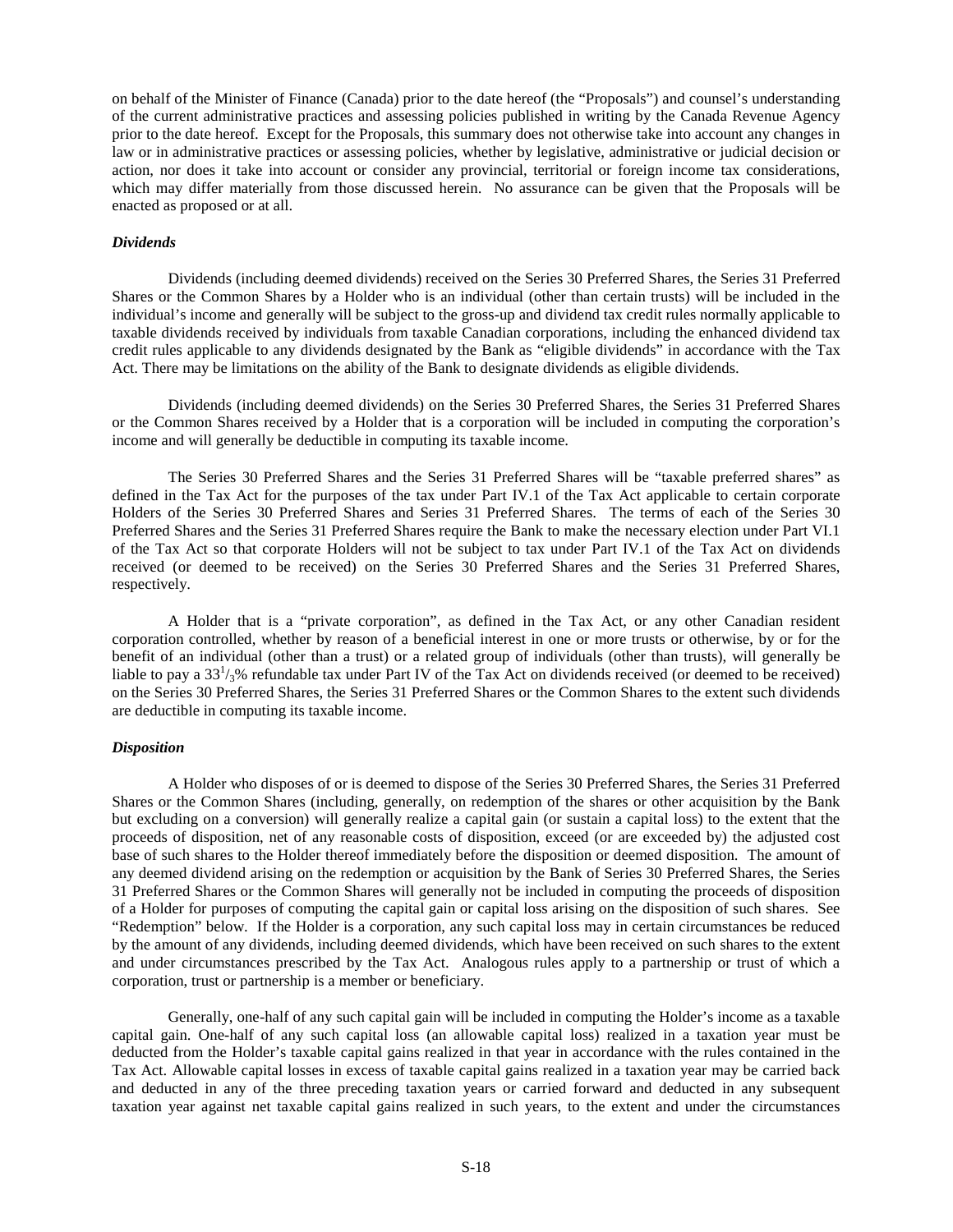described in the Tax Act. Taxable capital gains of a "Canadian-controlled private corporation" (as defined in the Tax Act) may be subject to an additional refundable tax.

# *Redemption*

If the Bank redeems for cash or otherwise acquires the Series 30 Preferred Shares, the Series 31 Preferred Shares or the Common Shares, other than by a purchase in the open market in the manner in which shares are normally purchased by a member of the public in the open market, the Holder will be deemed to have received a dividend equal to the amount, if any, paid by the Bank, including any redemption premium, in excess of the paid-up capital in respect of such shares at such time as computed for purposes of the Tax Act. See "Dividends" above. Generally, the difference between the amount paid by the Bank and the amount of the deemed dividend will be treated as proceeds of disposition for the purposes of computing the capital gain or capital loss arising on the disposition of such shares. See "Dispositions" above. In the case of a corporate Holder, it is possible that in certain circumstances all or part of the amount so deemed to be a dividend may be treated as proceeds of disposition and not as a dividend.

# *Conversion*

The conversion of (i) a Series 30 Preferred Share into a Series 31 Preferred Share or Common Share; and (ii) a Series 31 Preferred Share into a Series 30 Preferred Share or Common Share, will be deemed not to be a disposition of property and, accordingly, will not give rise to a capital gain or capital loss. The cost to a Holder of a Series 30 Preferred Share, Series 31 Preferred Share or Common Share, as the case may be, received on the conversion will be deemed to be an amount equal to the adjusted cost base to the Holder of the converted Series 30 Preferred Share or Series 31 Preferred Share, as the case may be, immediately before the conversion. The adjusted cost base of the Series 30 Preferred Shares, Series 31 Preferred Shares or Common Shares, respectively, held by the Holder will be determined in accordance with the averaging rules in the Tax Act.

#### *Alternative Minimum Tax*

A capital gain realized, or a dividend received or deemed to be received, by a Holder who is an individual (other than certain specified trusts) may give rise to a liability for alternative minimum tax under the Tax Act.

# <span id="page-18-0"></span>**Use of Proceeds**

The net proceeds to the Bank from the sale of the Series 30 Preferred Shares, after deducting the estimated expenses of the issue and the underwriting fee (assuming no Series 30 Preferred Shares are sold to institutions) will amount to \$339,100,000. Such net proceeds will be added to the Bank's funds and will be used for general business purposes.

# <span id="page-18-1"></span>**No Prior Sales**

The Bank has not issued securities of the same class as the Series 30 Preferred Shares or that are convertible into those classes of securities for the 12-month period before the date of this Prospectus Supplement.

#### <span id="page-18-2"></span>**Market for Securities**

The Common Shares and the First Preferred Shares Series 16, 20, 24, 26 and 28 are listed on the TSX under the symbols "NA", "NA.PR.L", "NA.PR.M.", "NA.PR.O", "NA.PR.P" and "NA.PR.Q", respectively. On December 4, 2013, the Bank announced its intention to redeem all of its remaining issued and outstanding First Preferred Shares Series 24 and 26 on February 15, 2014.

#### *Trading Price and Volume*

The following tables show the monthly price ranges and total monthly volumes of shares or notes traded on the TSX for each month in the twelve month period ended December 31, 2013 and for the 30-day period ended January 30, 2014.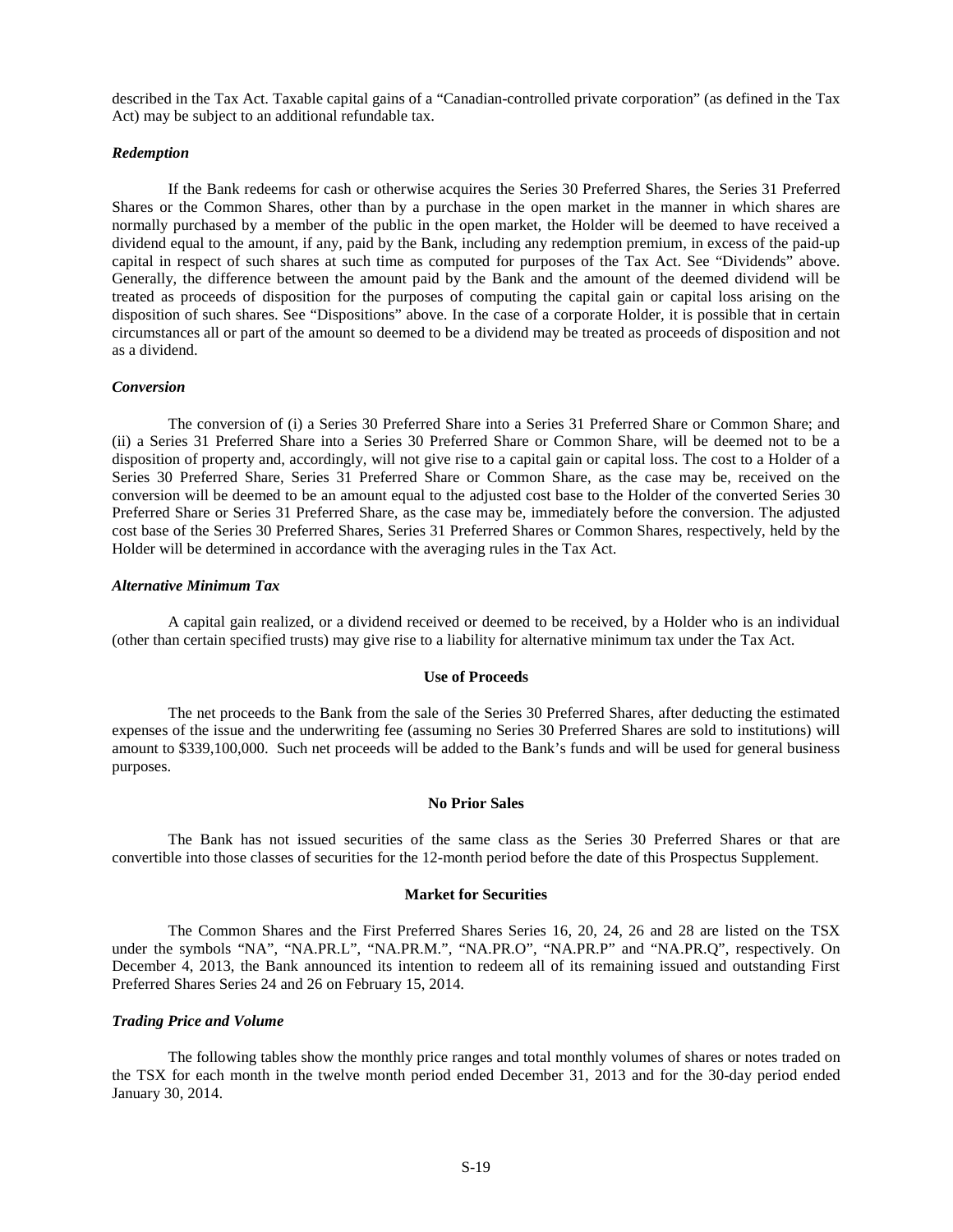| <b>Common Shares (NA)</b>                         |                                                   |         |                     |  |
|---------------------------------------------------|---------------------------------------------------|---------|---------------------|--|
| <b>Month</b>                                      | <b>High</b>                                       | Low     | <b>Total Volume</b> |  |
| January 1 to 30, 2014                             | \$90,22                                           | \$83,61 | 14,104,498          |  |
| December 2013                                     | \$92.96                                           | \$88.00 | 14,245,098          |  |
| November 2013                                     | \$93.92                                           | \$90.36 | 9,578,638           |  |
| October 2013                                      | \$90.88                                           | \$84.30 | 9,493,279           |  |
| September 2013                                    | \$86.05                                           | \$81.71 | 10,749,588          |  |
| August 2013                                       | \$82.64                                           | \$76.84 | 10,406,592          |  |
| <b>July 2013</b>                                  | \$79.48                                           | \$74.01 | 11,999,917          |  |
| June 2013                                         | \$76.90                                           | \$72.14 | 13,678,924          |  |
| May 2013                                          | \$77.59                                           | \$73.75 | 15,080,434          |  |
| April 2013                                        | \$76.45                                           | \$71.77 | 16,214,796          |  |
| March 2013                                        | \$78.68                                           | \$73.67 | 13,508,901          |  |
| February 2013                                     | \$79.99                                           | \$77.07 | 8,038,865           |  |
|                                                   | \$80.33                                           | \$77.00 |                     |  |
| January 2013                                      |                                                   |         | 8,751,772           |  |
|                                                   | <b>First Preferred Shares Series 16 (NA.PR.L)</b> |         |                     |  |
| <b>Month</b>                                      | <b>High</b>                                       | Low     | <b>Total Volume</b> |  |
| January 1 to 30, 2014                             | \$25,30                                           | \$24,97 | 172,211             |  |
| December 2013                                     | \$25.38                                           | \$25.04 | 99,985              |  |
| November 2013                                     | \$25.40                                           | \$25.22 | 101,187             |  |
| October 2013                                      | \$25.35                                           | \$24.96 | 187,313             |  |
| September 2013                                    | \$25.35                                           | \$24.90 | 121,993             |  |
| August 2013                                       | \$25.08                                           | \$24.24 | 119,801             |  |
| <b>July 2013</b>                                  | \$25.28                                           | \$25.00 | 81,053              |  |
| June 2013                                         | \$25.53                                           | \$24.50 | 283,183             |  |
| May 2013                                          | \$25.58                                           | \$25.40 | 117,011             |  |
| April 2013                                        | \$25.79                                           | \$25.40 | 109,330             |  |
| March 2013                                        | \$25.70                                           | \$25.52 | 37,611              |  |
| February 2013                                     | \$25.78                                           | \$25.52 | 301,062             |  |
| January 2013                                      | \$25.93                                           | \$24.72 | 1,068,059           |  |
|                                                   | <b>First Preferred Shares Series 20 (NA.PR.M)</b> |         |                     |  |
| Month                                             | High                                              | Low     | <b>Total Volume</b> |  |
| January 1 to 30, 2014                             | \$26,50                                           | \$26,00 | 104,235             |  |
| December 2013                                     | \$26.61                                           | \$26.13 | 46,113              |  |
| November 2013                                     |                                                   | \$26.20 |                     |  |
| October 2013                                      | \$26.60                                           |         | 128,900             |  |
|                                                   | \$26.79                                           | \$25.98 | 118,893             |  |
| September 2013                                    | \$26.54                                           | \$26.00 | 80,985              |  |
| August 2013                                       | \$26.18                                           | \$25.24 | 92,488              |  |
| <b>July 2013</b>                                  | \$26.34                                           | \$25.80 | 94,027              |  |
| June 2013                                         | \$26.46                                           | \$25.91 | 141,417             |  |
| May 2013                                          | \$26.61                                           | \$26.42 | 57,957              |  |
| April 2013                                        | \$26.98                                           | \$26.40 | 82,627              |  |
| March 2013                                        | \$26.89                                           | \$26.62 | 44,567              |  |
| February 2013                                     | \$27.15                                           | \$26.54 | 79,332              |  |
| January 2013                                      | \$26.94                                           | \$26.44 | 96,406              |  |
| <b>First Preferred Shares Series 24 (NA.PR.O)</b> |                                                   |         |                     |  |
| <b>Month</b>                                      | <b>High</b>                                       | Low     | <b>Total Volume</b> |  |
| January 1 to 30, 2014                             | \$25,41                                           | \$24,96 | 108,830             |  |
| December 2013                                     | \$25.38                                           | \$25.29 | 37,892              |  |
| November 2013                                     | \$25.38                                           | \$25.21 | 55,643              |  |
| October 2013                                      | \$25.80                                           | \$25.12 | 47,943              |  |
| September 2013                                    | \$25.60                                           | \$25.43 | 30,590              |  |
| August 2013                                       | \$25.70                                           | \$25.41 | 32,120              |  |
| <b>July 2013</b>                                  | \$25.96                                           | \$25.40 | 28,601              |  |
| June 2013                                         | \$25.95                                           | \$25.60 | 72,820              |  |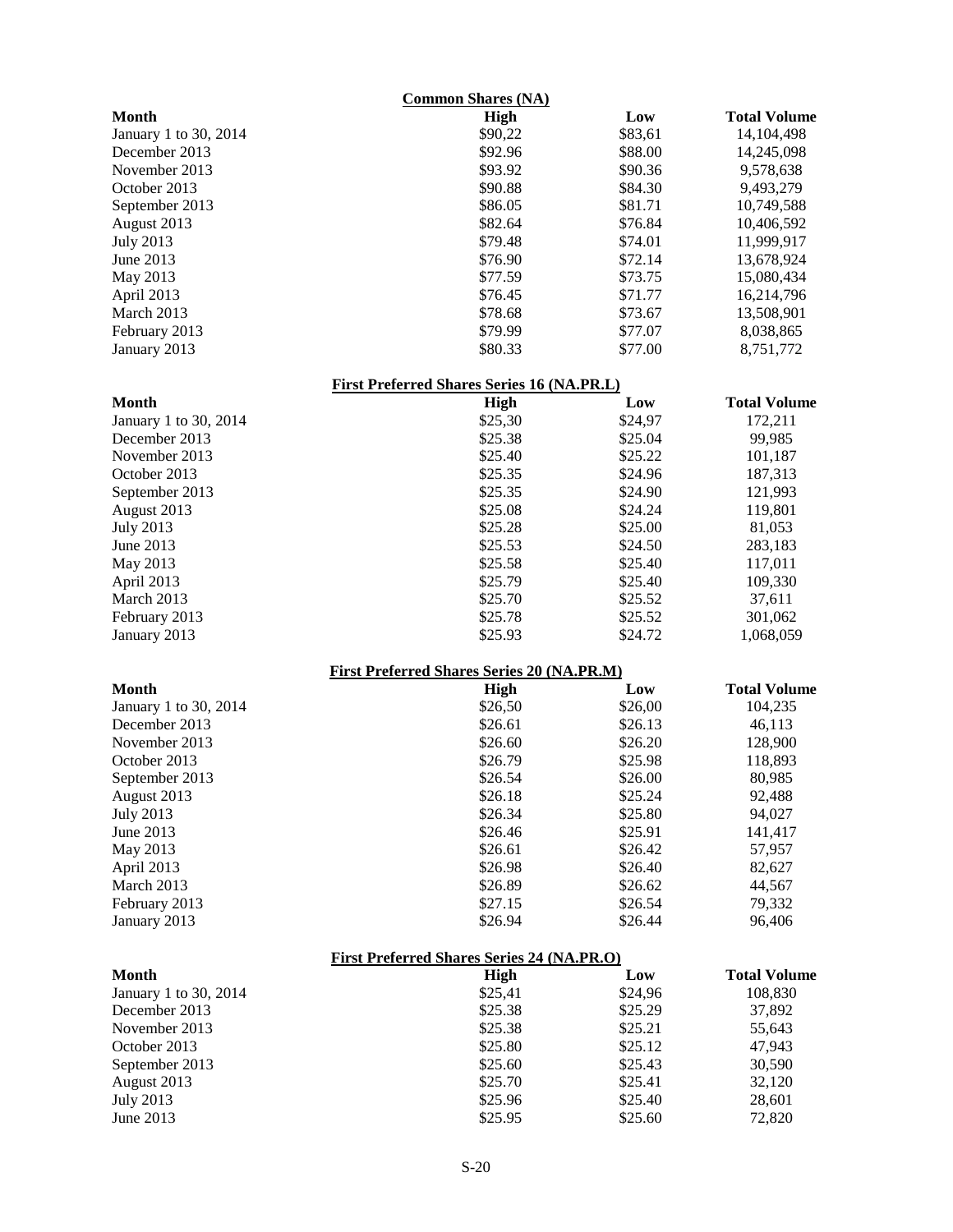| <b>Month</b>          | <b>High</b>                                       | Low     | <b>Total Volume</b> |
|-----------------------|---------------------------------------------------|---------|---------------------|
| May 2013              | \$25.94                                           | \$25.57 | 37,944              |
| April 2013            | \$26.34                                           | \$25.80 | 35,477              |
| March 2013            | \$26.55                                           | \$26.15 | 57,181              |
| February 2013         | \$26.55                                           | \$26.10 | 34,996              |
| January 2013          | \$26.85                                           | \$26.08 | 65,486              |
|                       | <b>First Preferred Shares Series 26 (NA.PR.P)</b> |         |                     |
| Month                 | <b>High</b>                                       | Low     | <b>Total Volume</b> |
| January 1 to 30, 2014 | \$25,41                                           | \$24,96 | 84,059              |
| December 2013         | \$25.35                                           | \$25.29 | 34,238              |
| November 2013         | \$25.43                                           | \$25.22 | 32,975              |
| October 2013          | \$25.80                                           | \$25.06 | 50,654              |
| September 2013        | \$25.65                                           | \$25.42 | 32,698              |
| August 2013           | \$25.60                                           | \$25.34 | 31,775              |
| <b>July 2013</b>      | \$26.10                                           | \$25.30 | 46,240              |
| June 2013             | \$25.98                                           | \$25.70 | 31,763              |
| May 2013              | \$25.89                                           | \$25.72 | 24,506              |
| April 2013            | \$26.38                                           | \$25.70 | 45,481              |
| March 2013            | \$26.29                                           | \$26.07 | 25,071              |
| February 2013         | \$26.25                                           | \$26.01 | 44,917              |
| January 2013          | \$26.85                                           | \$26.05 | 35,200              |
|                       | <b>First Preferred Shares Series 28 (NA.PR.O)</b> |         |                     |
| Month                 | High                                              | Low     | <b>Total Volume</b> |
| January 1 to 30, 2014 | \$25,74                                           | \$24,86 | 533,936             |
| December 2013         | \$26.00                                           | \$25.21 | 109,520             |
| November 2013         | \$25.84                                           | \$25.40 | 110,106             |
| October 2013          | \$25.72                                           | \$25.13 | 135,314             |
| September 2013        | \$25.50                                           | \$24.96 | 170,556             |
| August 2013           | \$25.45                                           | \$24.46 | 213,282             |
| <b>July 2013</b>      | \$25.78                                           | \$25.11 | 143,103             |
| June 2013             | \$26.25                                           | \$25.08 | 112,273             |
| May 2013              | \$26.95                                           | \$26.10 | 143,479             |
| April 2013            | \$26.48                                           | \$26.00 | 140,864             |
| March 2013            | \$26.50                                           | \$26.17 | 212,952             |
| February 2013         | \$26.50                                           | \$26.24 | 203,333             |
| January 2013          | \$26.62                                           | \$26.16 | 761,148             |

# <span id="page-20-0"></span>**Transfer Agent and Registrar**

Computershare Trust Company of Canada, at its principal offices in the cities of Vancouver, Calgary, Winnipeg, Toronto and Montréal, will be the transfer agent and registrar for the Series 30 Preferred Shares and the Series 31 Preferred Shares.

# <span id="page-20-1"></span>**Risk Factors**

An investment in Series 30 Preferred Shares is subject to certain risks.

The value of Series 30 Preferred Shares and the Series 31 Preferred Shares, respectively, will be affected by the general credit worthiness of the Bank. We refer you to the risks described in the Accompanying Prospectus and the documents incorporated by reference in this Prospectus Supplement (including subsequently filed documents incorporated by reference), including under the section entitled "Management's Discussion and Analysis" contained in the Bank's 2013 Annual Report. This analysis discusses, among other things, known material trends and events, and risks or uncertainties that are reasonably expected to have a material effect on the Bank's business, financial condition or results of operations.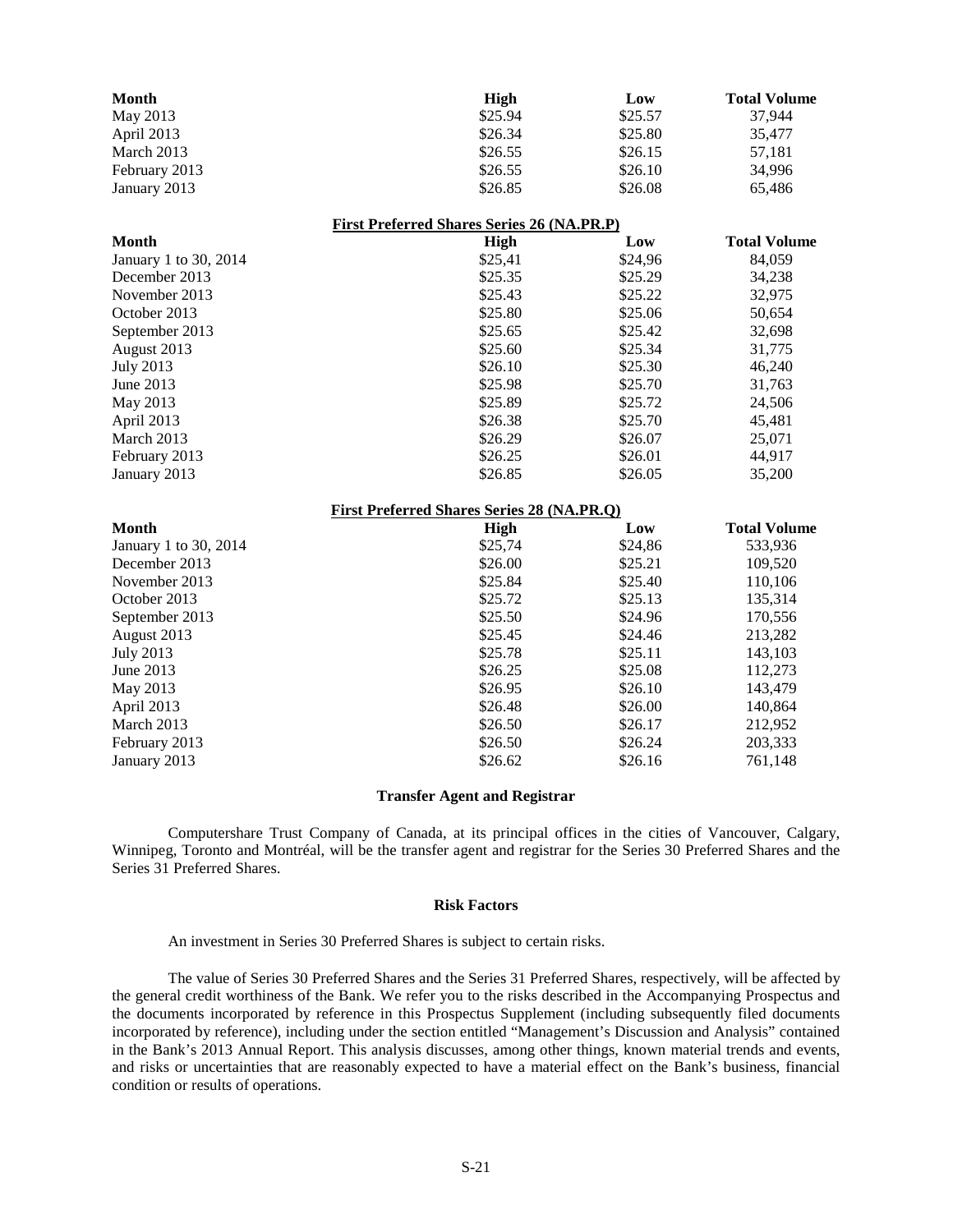Real or anticipated changes in credit ratings on the Series 30 Preferred Shares or the Series 31 Preferred Shares, if any, may affect the market value of the Series 30 Preferred Shares and the Series 31 Preferred Shares, respectively. In addition, real or anticipated changes in credit ratings can affect the cost at which the Bank can transact or obtain funding, and thereby affect the Bank's liquidity, business, financial condition or results of operations.

The Series 30 Preferred Shares and the Series 31 Preferred Shares are non-cumulative and dividends are payable at the discretion of the Board of Directors. Reference is made to "Earnings Coverage Ratios", which is relevant to an assessment of the risk that the Bank will be unable to pay dividends on the Series 30 Preferred Shares or the Series 31 Preferred Shares.

Prevailing yields on similar securities will affect the market value of the Series 30 Preferred Shares and the Series 31 Preferred Shares. Assuming all other factors remain unchanged, the market value of the Series 30 Preferred Shares and the Series 31 Preferred Shares will decline as prevailing yields for similar securities rise, and will increase as prevailing yields for similar securities decline. Spreads over the Government of Canada Yield, T-Bill Rate and comparable benchmark rates of interest for similar securities will also affect the market value of the Series 30 Preferred Shares and the Series 31 Preferred Shares in an analogous manner.

The redemption or purchase by the Bank of the Series 30 Preferred Shares and the Series 31 Preferred Shares is subject to the consent of the Superintendent and other restrictions contained in the Bank Act. Reference is made to "Bank Act Restrictions and Restrictions on Payment of Dividends" of the Accompanying Prospectus.

Neither the Series 30 Preferred Shares nor the Series 31 Preferred Shares have a fixed maturity date and are not redeemable at the option of the holders of Series 30 Preferred Shares or Series 31 Preferred Shares, as applicable. The ability of a holder to liquidate its holdings of Series 30 Preferred Shares or Series 31 Preferred Shares, as applicable, may be limited.

The dividend rate in respect of the Series 30 Preferred Shares and the Series 31 Preferred Shares will reset every five years and quarterly, respectively. In each case, the new dividend rate is unlikely to be the same as, and may be lower than, the dividend rate for the applicable preceding dividend period.

An investment in the Series 30 Preferred Shares, or in the Series 31 Preferred Shares, as the case may be, may become an investment in Series 31 Preferred Shares, or in Series 30 Preferred Shares, respectively, without the consent of the holder in the event of an automatic conversion in the circumstances described under "Certain Provisions of the Series 30 Preferred Shares as a Series - Conversion of Series 30 Preferred Shares into Series 31 Preferred Shares" and "Certain Provisions of the Series 31 Preferred Shares as a Series - Conversion of Series 31 Preferred Shares into Series 30 Preferred Shares" above. Upon the automatic conversion of the Series 30 Preferred Shares into Series 31 Preferred Shares, the dividend rate on the Series 31 Preferred Shares will be a floating rate that is adjusted quarterly by reference to the T-Bill Rate which may vary from time to time while, upon the automatic conversion of the Series 31 Preferred Shares into Series 30 Preferred Shares, the dividend rate on the Series 30 Preferred Shares will be, for each five-year period, a fixed rate that is determined by reference to the Government of Canada Yield on the  $30<sup>th</sup>$  day prior to the first day of each such five-year period.

Stock market volatility may affect the market price of the Series 30 Preferred Shares and the Series 31 Preferred Shares for reasons unrelated to the Bank's performance. Also, the financial markets are generally characterized by extensive interconnections among financial institutions. As such, defaults by other financial institutions in Canada, the United States or other countries could adversely affect the Bank and the market price of the Series 30 Preferred Shares or the Series 31 Preferred Shares. Additionally, the respective value of the Series 30 Preferred Shares and the Series 31 Preferred Shares is subject to market value fluctuations based upon factors which influence the Bank's operations, such as legislation or regulatory developments, competition, technological change and global capital market activity.

There can be no assurance that an active trading market will develop for the Series 30 Preferred Shares after the offering or for the Series 31 Preferred Shares following the issuance of any of those shares, or if developed, that such a market will be sustained at the offering price of the Series 30 Preferred Shares or the issue price of the Series 31 Preferred Shares.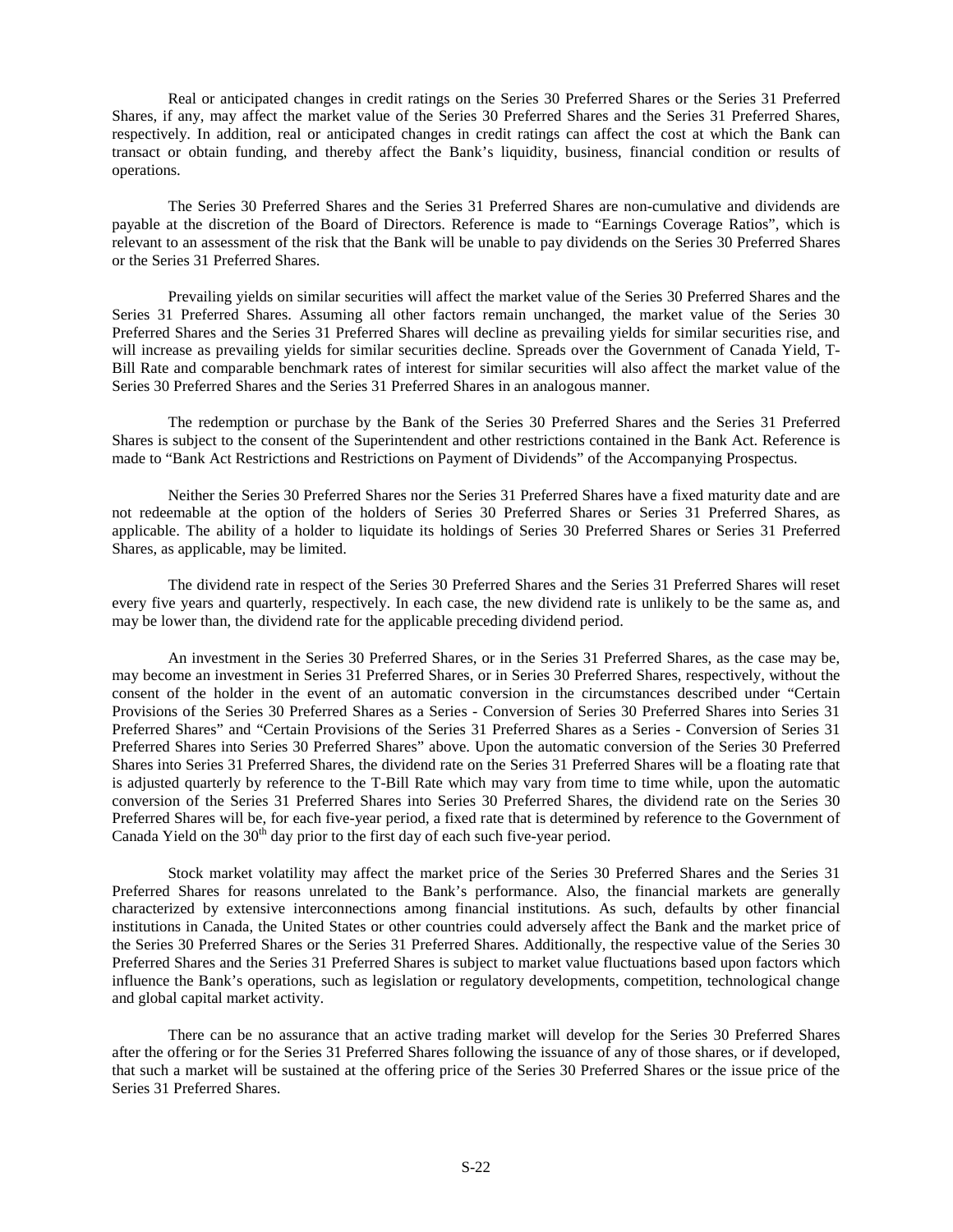Upon the occurrence of a Trigger Event and a NVCC Automatic Conversion, there is no certainty of the value of the Common Shares to be received by the holders of the Series 30 Preferred Shares or the Series 31 Preferred Shares and the value of such Common Shares could be significantly less than the issue price or face value of the Series 30 Preferred Shares or the Series 31 Preferred Shares, as applicable. A Trigger Event involves a subjective determination by OSFI that is outside the control of the Bank. If a NVCC Automatic Conversion occurs, then the interest of depositors, other creditors of the Bank, and holders of Bank securities which are not contingent instruments will all rank in priority to the holders of contingent instruments, including the Series 30 Preferred Shares and the Series 31 Preferred Shares. Upon a NVCC Automatic Conversion, the rights, terms and conditions of the Series 30 Preferred Shares and the Series 31 Preferred Shares, including with respect to priority and rights on liquidation, will no longer be relevant as all such shares will have been converted on a full and permanent basis without the consent of the holders thereof into Common Shares ranking on parity with all other outstanding Common Shares. Given the nature of the Trigger Event, a holder of Series 30 Preferred Shares or the Series 31 Preferred Shares will become a holder of Common Shares at a time when the Bank's financial condition has deteriorated. The Series 30 Preferred Shares rank and the Series 31 Preferred Shares will, if issued, rank, equally with other First Preferred Shares of the Bank in the event of an insolvency or winding-up of the Bank where a NVCC Automatic Conversion has not occurred. If the Bank becomes insolvent or is wound-up where a NVCC Automatic Conversion has not occurred, the Bank's assets must be used to pay deposit liabilities and other debt, including subordinated debt, before payments may be made on the Series 30 Preferred Shares or the Series 31 Preferred Shares. If a NVCC Automatic Conversion has occurred, the ranking of the Series 30 Preferred Shares and Series 31 Preferred Shares will not be relevant since all Series 30 Preferred Shares and Series 31 Preferred Shares will be converted into Common Shares which will rank on a parity with all other Common Shares of the Bank.

The Bank is expected to have outstanding from time to time other preferred shares and subordinated debt that will automatically convert into Common Shares upon a Trigger Event. In the case of such subordinated debt, the number of Common Shares to be received on conversion will be calculated by reference to the principal amount of such debt, together with accrued and unpaid interest and, in order to take into account the hierarchy of claims in a liquidation, holders of subordinated debt are expected to receive economic entitlements which are more favourable than preferred shareholders. Subordinated debt that is convertible into Common Shares upon a Trigger Event will likely use, and other preferred shares that are convertible into Common Shares upon a Trigger Event may also use, a lower effective floor price (for example, using a different multiple) than that applicable to the Series 30 Preferred Shares and Series 31 Preferred Shares to determine the maximum number of Common Shares to be issued to holders of such instruments upon a NVCC Automatic Conversion. Accordingly, holders of Series 30 Preferred Shares and Series 31 Preferred Shares will receive Common Shares pursuant to a NVCC Automatic Conversion at a time when subordinated debt is converted into Common Shares at a conversion rate that is more favourable to the holder of such instruments and other preferred shares are converted into Common Shares at a conversion rate that may be more favourable to the holder of such instruments, in each case, than the rate applicable to the Series 30 Preferred Shares and Series 31 Preferred Shares, thereby causing substantial dilution to holders of Common Shares and the holders of Series 30 Preferred Shares and Series 31 Preferred Shares, who will become holders of Common Shares upon the Trigger Event.

No assurance can be given as to the impact of any possible judicial decision or change to the laws of the Province of Québec and the federal laws of Canada applicable therein or administrative practice after the date of this Prospectus Supplement and before the date on which the Preferred Shares are issued. Any such change could materially adversely impact the value of any Preferred Shares affected by it. Such changes in law may include, but are not limited to, the introduction of a "bail-in" regime, described below, which may affect the rights of holders of securities issued by the Bank, including the Series 30 Preferred Shares and the Series 31 Preferred Shares.

The Canada Deposit Insurance Corporation, Canada's resolution authority, was granted additional powers in 2009 to transfer certain assets and liabilities of a bank to a newly created "bridge bank" for such consideration as it determines in the event of a bank getting into distress, presumably to facilitate a sale of the bank to another financial institution as a going concern. Upon exercise of such power, any remaining assets and liabilities would remain with the "bad bank" which would then be wound up. As such, in this scenario, any securities of the Bank, including Series 30 Preferred Shares, Series 31 Preferred Shares and Common Shares into which such shares may be converted upon the occurrence of a Trigger Event, that remain with the "bad bank" would be effectively written off, subject to only partial repayment, devalued or otherwise become worthless, in the ensuing winding-up**.**

Moreover, in Canada's budget released on March 21, 2013, the Canadian government announced a proposal to implement a "bail-in" regime for domestic systemically important banks, such as the Bank, which would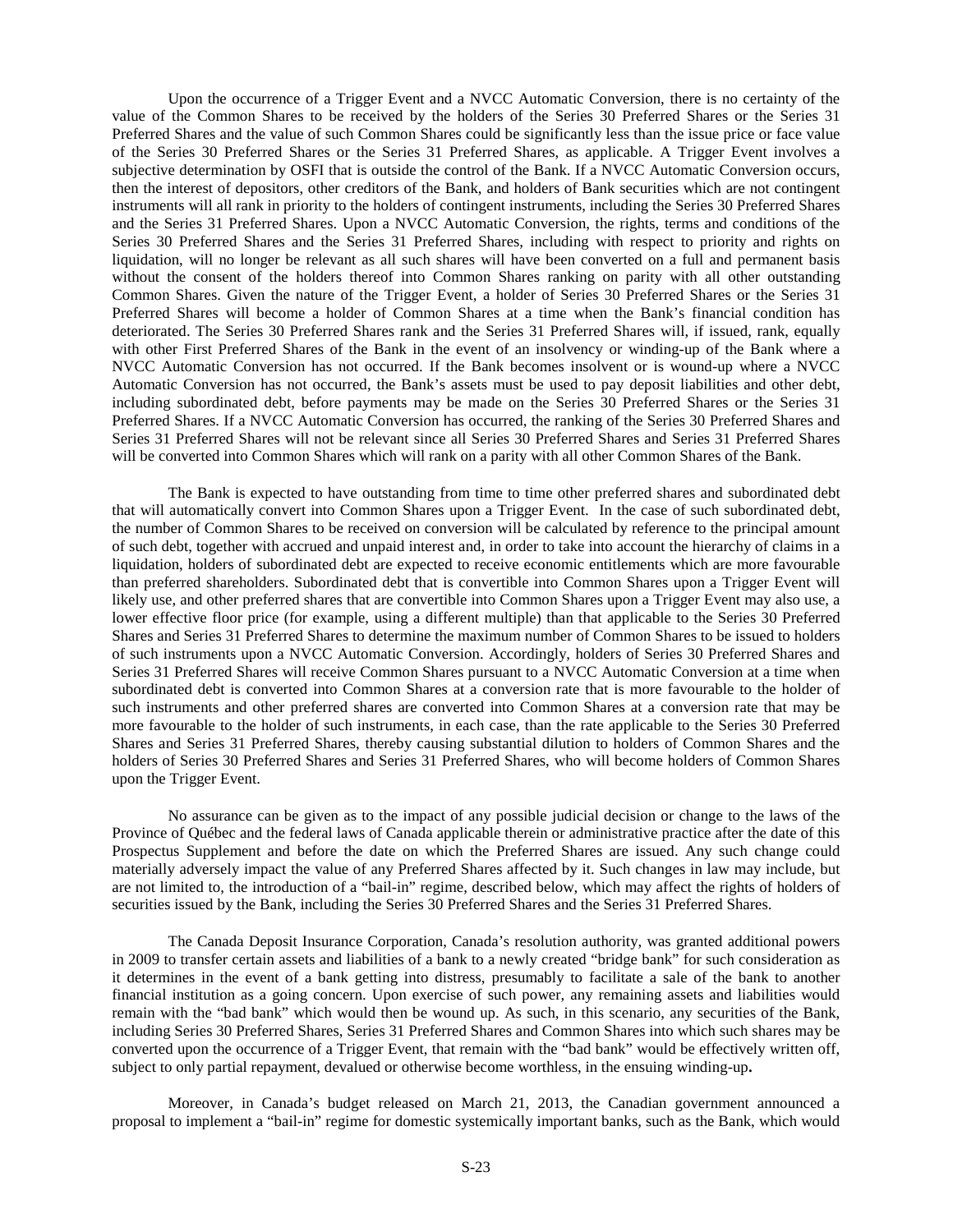be consistent with key international standards such as the Financial Stability Board's "Key attributes of Effective Resolution Regimes for Financial Institutions" and would work alongside the existing regulatory capital regime. The details of Canada's bail in regime are not yet clear as the government first intends to consult stakeholders on how best to implement the regime. As a result, there is no clarity as to the scope of the bank liabilities that may be subject to the regime when implemented, including whether there will be any grandfathering provisions in respect of any outstanding liabilities of a bank issued prior to the regime's implementation. In the circumstances surrounding a Trigger Event, the Superintendent or other governmental authorities or agencies may also require other steps to be taken to restore or maintain the viability of the Bank, such as the bail-in of certain senior liabilities into Common Shares, the injection of new capital and the issuance of additional Common Shares or other securities. Accordingly, holders of Series 30 Preferred Shares and Series 31 Preferred Shares will receive Common Shares pursuant to an NVCC Automatic Conversion at a time when debt obligations of the Bank may be converted into Common Shares, possibly at a conversion rate that is more favourable to the holder of such obligations than the rate applicable to the Series 30 Preferred Shares and Series 31 Preferred Shares, and additional Common Shares or securities ranking in priority to the Common Shares may be issued, thereby causing substantial dilution to holders of Common Shares and the holders of Series 30 Preferred Shares and Series 31 Preferred Shares, who will become holders of Common Shares upon the Trigger Event.

# <span id="page-23-0"></span>**Legal Matters**

Legal matters in connection with the issue and sale of the Series 30 Preferred Shares will be passed upon, on behalf of the Bank, by McCarthy Tétrault LLP and, on behalf of the Underwriters, by Torys LLP. The partners, associates and counsel of each of McCarthy Tétrault LLP and Torys LLP beneficially own, directly or indirectly, less than 1% of the issued and outstanding securities of the Bank or of any associate or affiliate of the Bank.

# <span id="page-23-1"></span>**Statutory Rights of Withdrawal and Rescission**

Securities legislation in certain of the provinces and territories of Canada provides purchasers with the right to withdraw from an agreement to purchase securities. This right may be exercised within two business days after receipt or deemed receipt of a prospectus and any amendment. In several of the provinces and territories, the securities legislation further provides a purchaser with remedies for rescission or, in some jurisdictions, revisions of the price or damages if the prospectus and any amendment contains a misrepresentation or is not delivered to the purchaser, provided that such remedies for rescission, revisions of the price or damages are exercised by the purchaser within the time limit prescribed by the securities legislation of the purchaser's province or territory. The purchaser should refer to any applicable provisions of the securities legislation of the purchaser's province or territory for the particulars of these rights or consult with a legal adviser.

In an offering of Series 30 Preferred Shares, to the extent such Series 30 Preferred Shares are convertible, exchangeable or exercisable securities, investors are cautioned that the statutory right of action for damages for a misrepresentation contained in the Prospectus Supplement or the Accompanying Prospectus is limited, in certain provincial and territorial securities legislation, to the price at which the Series 30 Preferred Shares are offered to the public under the prospectus offering. This means that, under the securities legislation of certain provinces and territories, if the purchaser pays additional amounts upon conversion, exchange or exercise, as applicable, of the security, those amounts may not be recoverable under the statutory right of action for damages that applies in those provinces and territories. The purchaser should refer to any applicable provisions of the securities legislation of the purchaser's province or territory for the particulars of this right of action for damages or consult with a legal adviser.